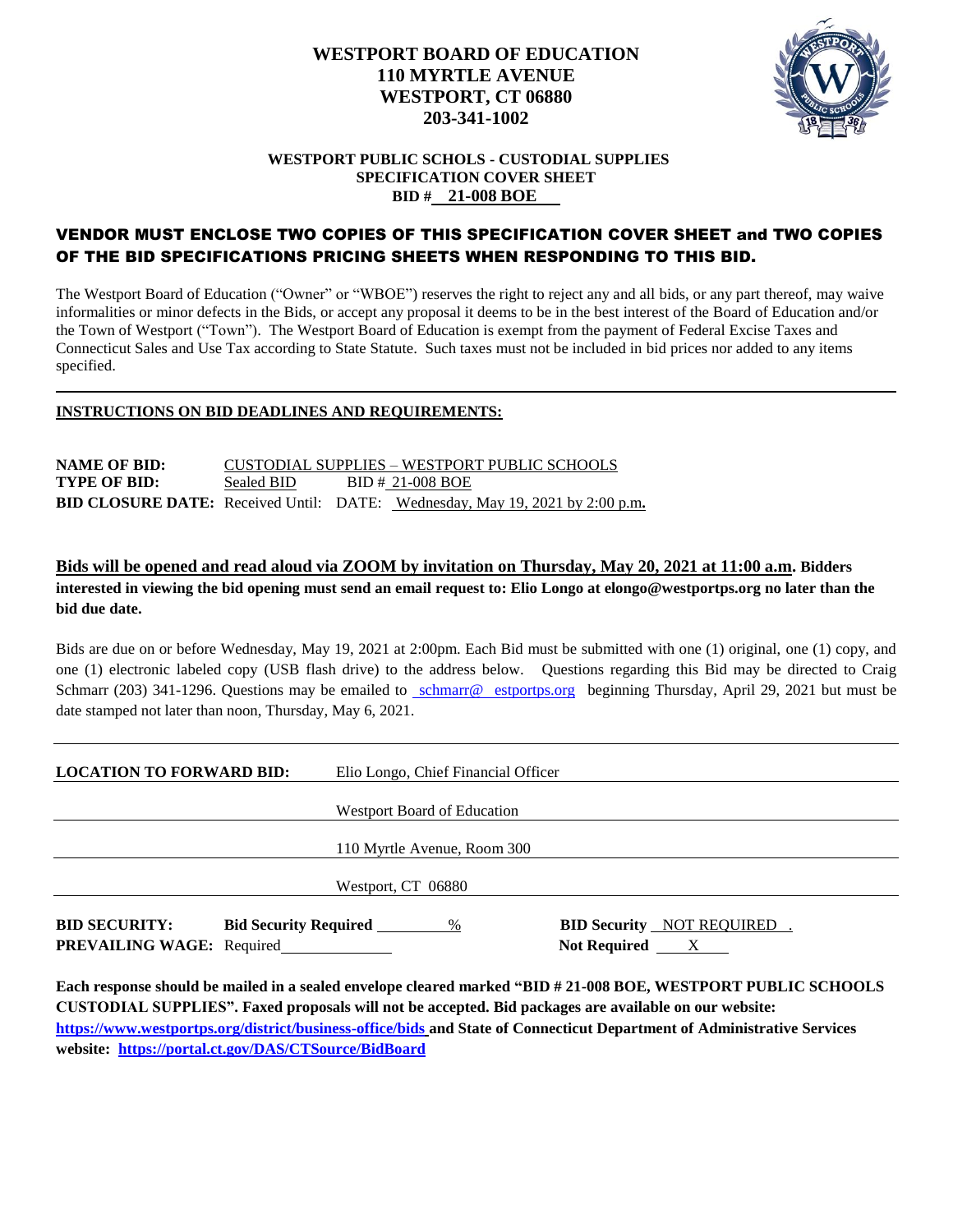

# **NO SUBSTITUTIONS ACCEPTED ON ITEMS MARKED ON THE BIDDING LIST**

LENGTH OF TIME PRICES WILL BE HONORED: THROUGH JUNE 30, 2023 START DATE OF WORK: As required COMPLETION DATE OF WORK: As required

**Experience:** Provide a detailed written summary of the Proposer's experience, qualifications, financial strength, and capability in providing similar services elsewhere. The Proposer should also include three (3) references from similar engagements for Connecticut Municipal and School clients along with individual names and telephone numbers.

**Staff Plan**: Identify key staff that will provide any portion of the services required under the contract. For each identified individual, provide background and experience, and areas and levels of responsibility.

**Engagement Team:** The key personnel assigned to this engagement are considered essential to the work being performed. Substitutions may only be made upon mutual agreement between the Town and/or BOE and the selected firm.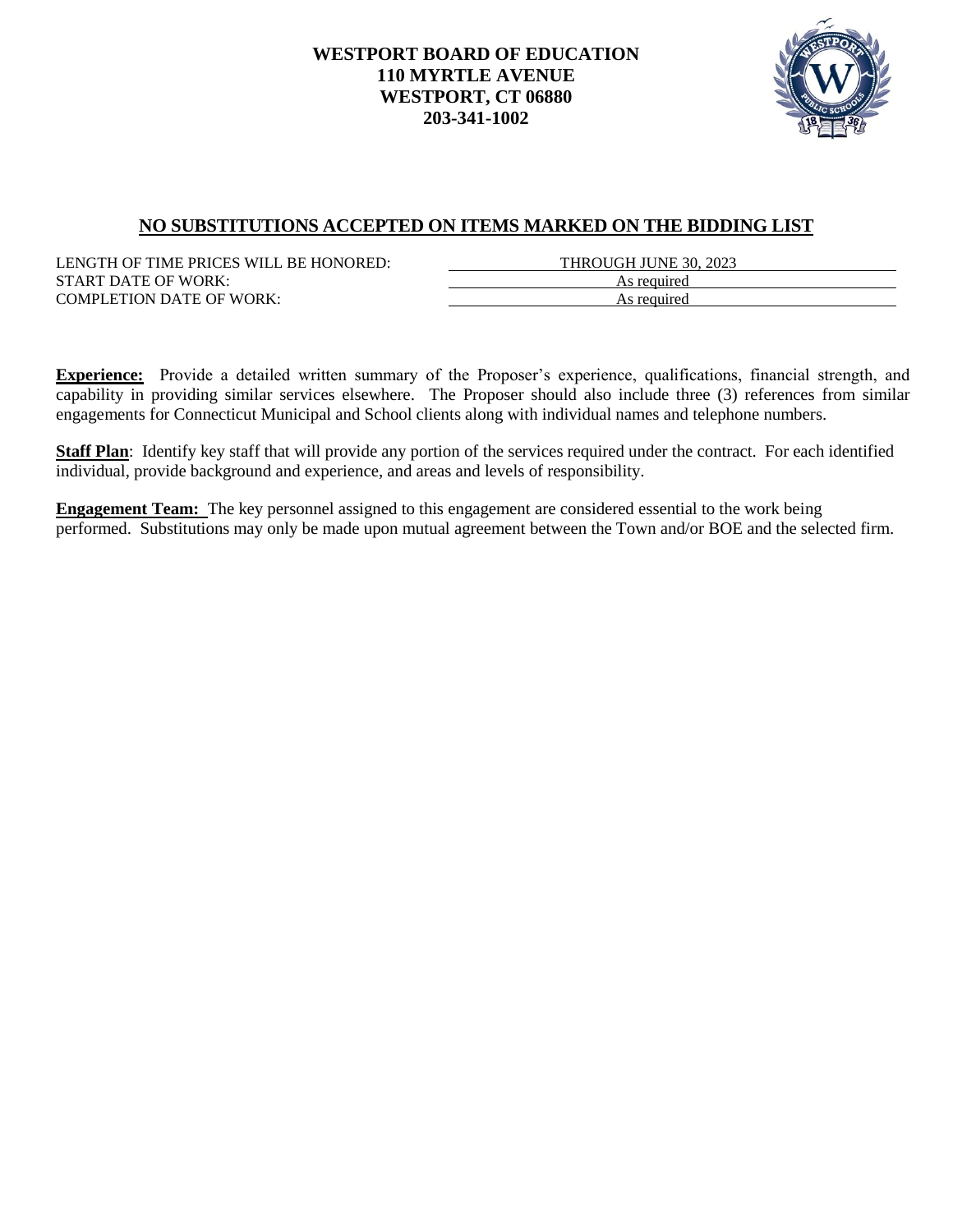

Notice is hereby given that sealed bids on the following will be received at the Office of the Director of School Business Operations until:

# **DATE Wednesday May 19, 2021 by 2:00 p.m.**

## **Bids will be opened and read aloud via ZOOM by invitation only on Thursday, May 20, 2021 at 11:00 am.**

## BID # 21-008 BOE WESTPORT PUBLIC SCHOOLS CUSTODIAL SUPPLIES

The Board of Education reserves the right to reject any and all bids, or any part thereof, to waive defects in the same, or to accept any proposal it deems to be in the best interest of the Board of Education and/or the Town of Westport.

Bids are due on or before Wednesday, May 19, 2021, at 2:00 pm. Each Bid must be submitted with one (1) original, one (1) copy, and one (1) electronic copy (USB flash drive) to the address below. Questions regarding this Bid may be directed to Craig Schmarr, Supervisor of Building Operations at (203) 341-1296. Questions may be emailed to [Cschmarr@westportps.org](mailto:Cschmarr@westportps.org) beginning Thursday, April 29, 2021 but must be date stamped not later than noon, Thursday, May 6, 2021.

The Board of Education reserves the right to reject any and all bids, or any part thereof, to waive defects in the same, or to accept any proposal it deems to be in the best interest of the Board of Education and/or the Town of Westport.

# **NO SUBSTITUTIONS ACCEPTED ON ITEMS MARKED ON THE BIDDING LIST**

I have read and understand the bid requirements of this bid specifications included for my review herein:

| Signature of Company Representative |  | Date |
|-------------------------------------|--|------|
|                                     |  |      |
|                                     |  |      |
|                                     |  |      |
|                                     |  |      |
|                                     |  |      |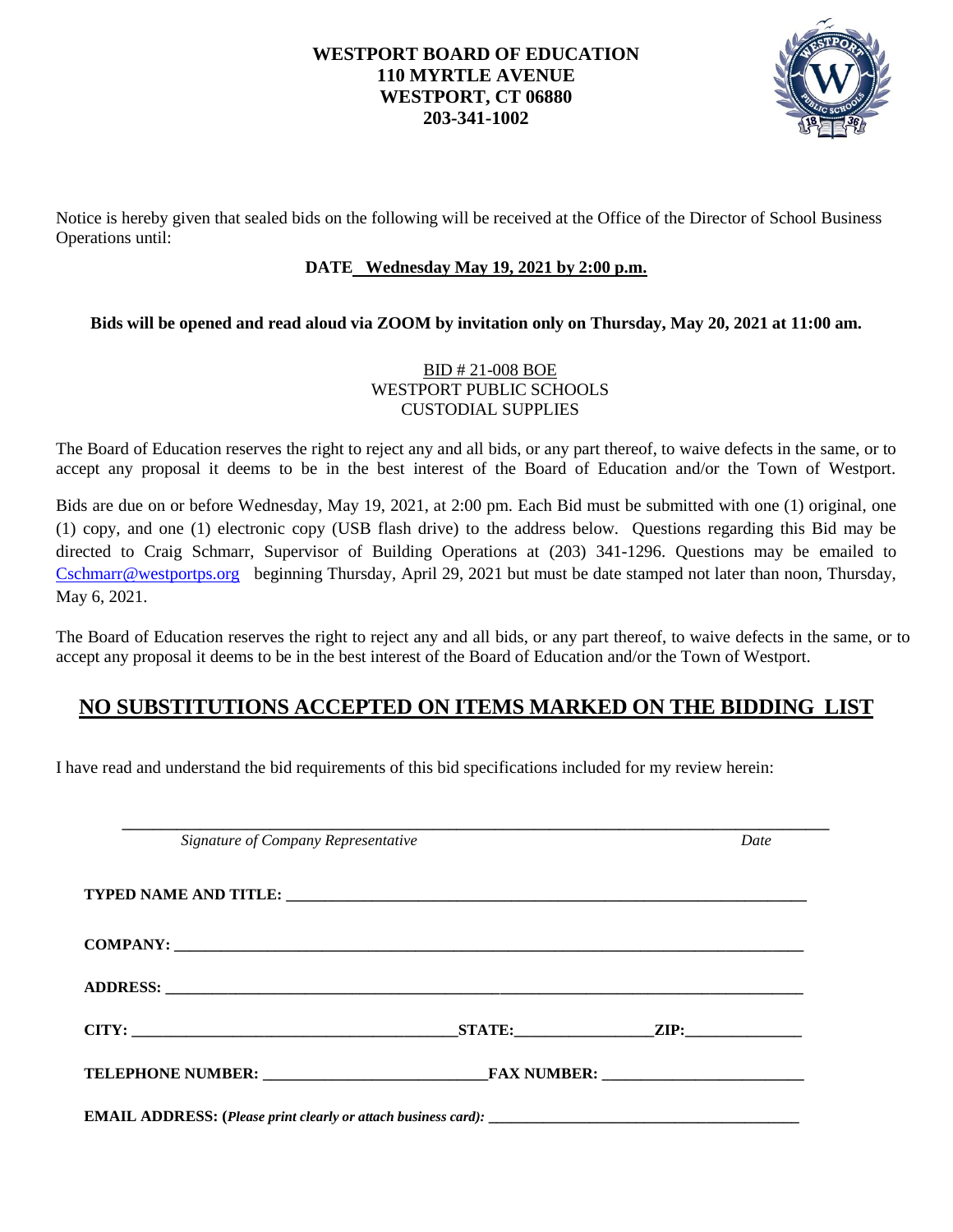

# **II. TABLE OF CONTENTS**

## **SECTION**

- I. SPECIFICATION COVER SHEET
- II. TABLE OF CONTENTS
- III. DRUG-FREE PLACE CERTIFICATE
- IV. CONDITIONS FOR BIDDING
- V. INSURANCE REQUIREMENTS
- VI. HOLD-HARMLESS AND INDEMNIFICATION AGREEMENT
- VII. SCOPE OF WORK: *LOCATIONS/ CONTACTS*
- VIII. SCOPE OF WORK: *REFERENCES*
- IX. BID FORM: *CUSTODIAL SUPPLY LIST*
- X. EEOC COMPLIANCE
- XI. ADVERTISEMENT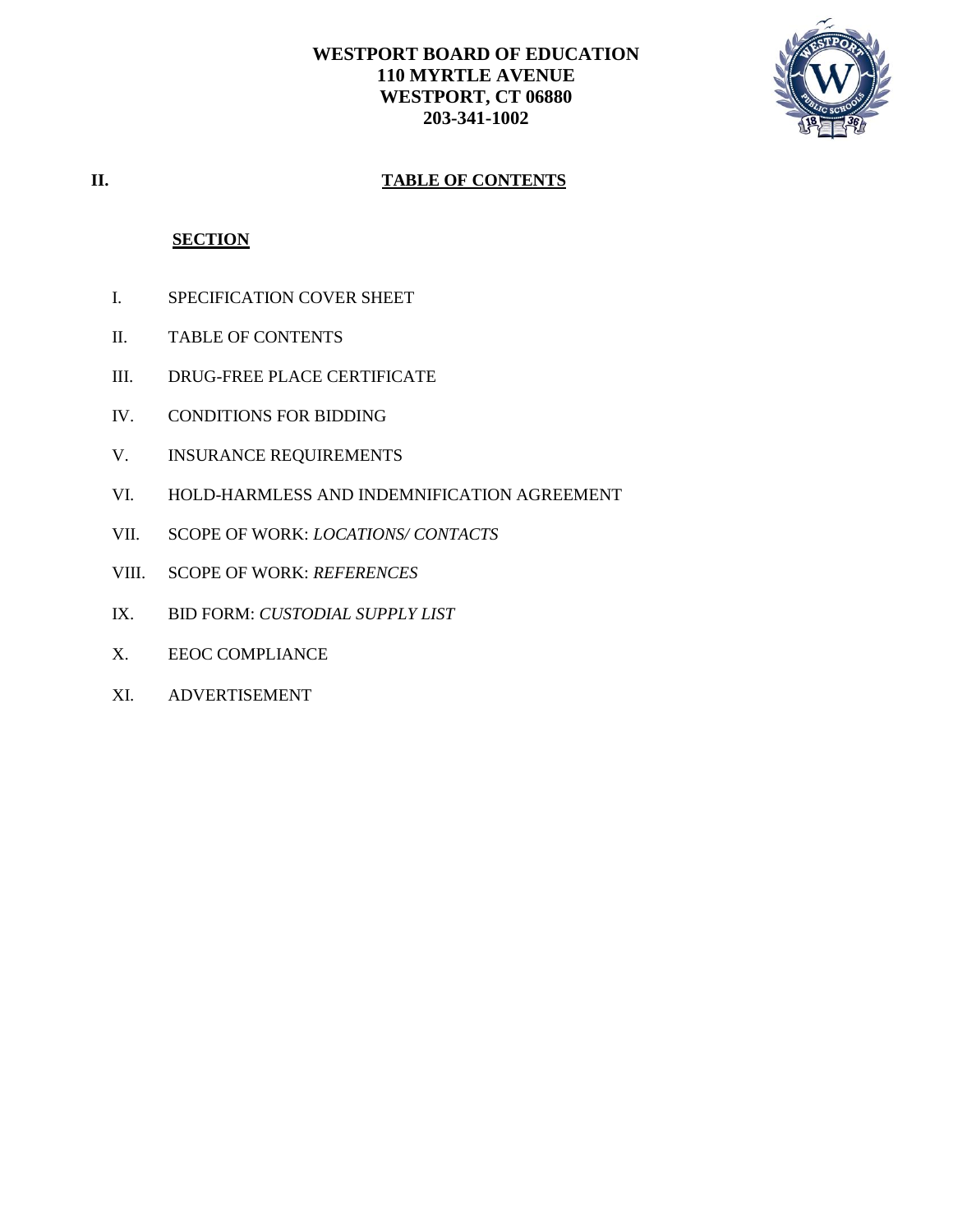

# **III.** DRUG-FREE PLACE CERTIFICATE

I hereby certify that this company:

- 1. Has a published statement notifying employees that the unlawful manufacture, distribution, dispensing, possession, or use of a controlled substance is prohibited in the place and that this statement specifies the actions which will be taken against employees for violations of such prohibition.
- 2. Has a written policy informing employees about the dangers of drug abuse in the place, the firm's policy of maintaining a drug free place, any available counseling, rehabilitation, and employee assistance programs, and the penalties which may be imposed upon employees for drug abuse violations.
- 3. Each employee engaged in providing the commodities or contractual services which are being bid was given a copy of the statements specified in paragraphs 1 and 2, above.
- 4. In the statement specified in paragraph 1, the employees have been notified that, as a condition of working on the commodities or contractual services which are under bid, the employee will abide by the terms of the statement and will notify the employer of any conviction of, or plea of "guilty" or of "nolo contendere" to any violation of any controlled substance law of the United States or of any state, for a violation occurring in the place no later than five (5) days after such conviction or plea.
- 5. This firm will impose a sanction on or require the satisfactory participation in a drug abuse assistance program or a rehabilitation program, if such are available in the employee's community, by any employee who is so convicted.
- 6. This firm will make a good faith effort to continue to maintain a drug free place.

## *As the person authorized to sign this statement, I certify that this firm fully complies with the above requirements.*

| Signature:<br><u> 1989 - Johann John Stein, markin fan de Amerikaansk kommunister oan de Amerikaansk kommunent fan de Amerikaans</u> |                                                                                                                                                                                                                                     |            |  |  |
|--------------------------------------------------------------------------------------------------------------------------------------|-------------------------------------------------------------------------------------------------------------------------------------------------------------------------------------------------------------------------------------|------------|--|--|
| <b>Print Name:</b>                                                                                                                   |                                                                                                                                                                                                                                     | $Fax \#$ : |  |  |
| $Company: \_$                                                                                                                        | <b>Email:</b> The contract of the contract of the contract of the contract of the contract of the contract of the contract of the contract of the contract of the contract of the contract of the contract of the contract of the c |            |  |  |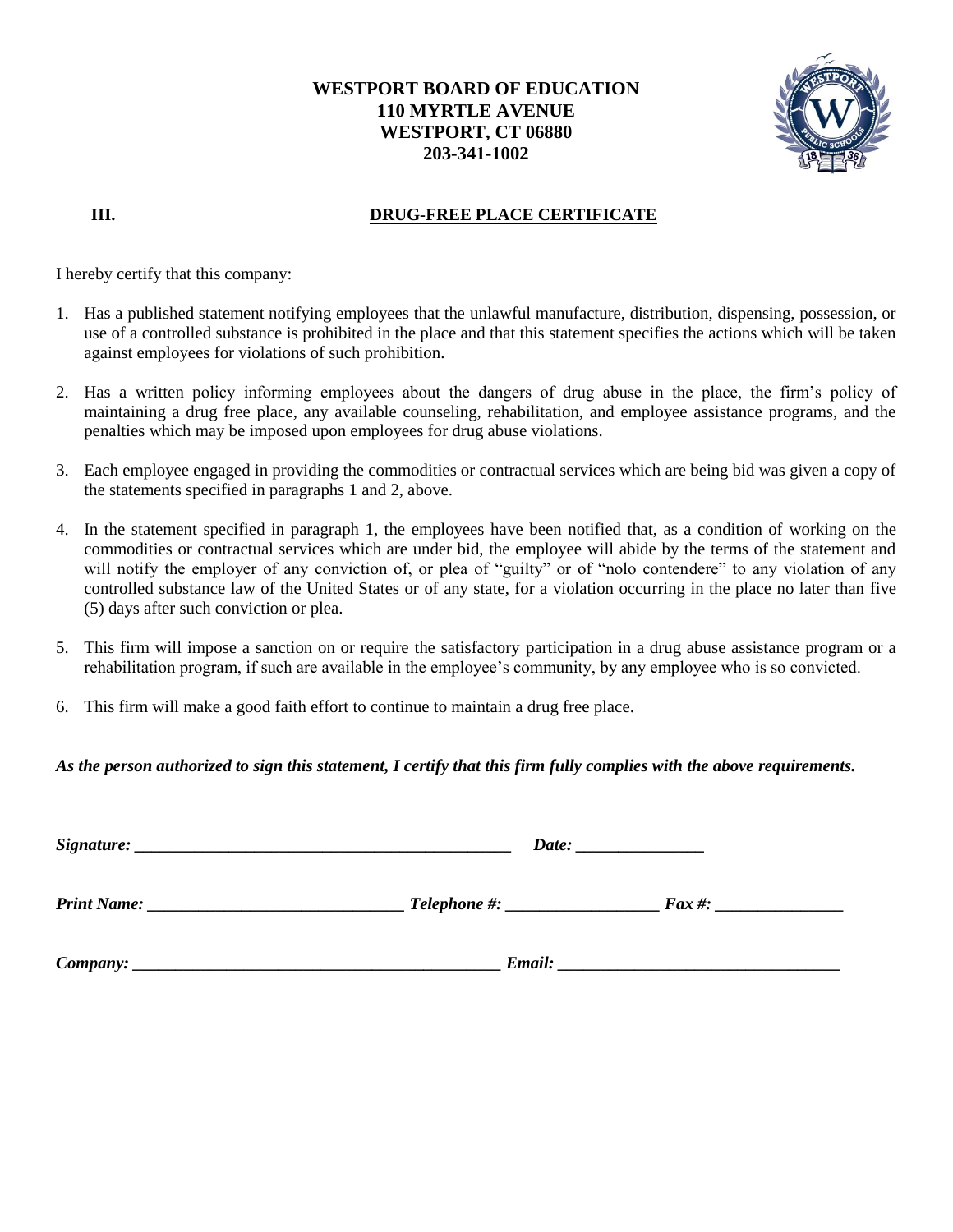

## **IV. CONDITIONS FOR BIDDING**

- 1. The Board of Education reserves the right to reject any bid if it is deemed to be in the best interests of the Town of Westport, Connecticut, Westport Board of Education and its students.
- 2. The Board of Education reserves the right to grant an award in total or for any part thereof for the items or services being bid. In addition, the Board of Education reserves the right to award this bid as a package in conjunction with other bids for similar services/supplies/equipment. The Board reserves the right to award with preference to State of Connecticut contract holders and/or local vendors.
- 3. The submission of a bid shall be conclusive evidence that the bidder has satisfied himself as to the requirements of the bid specifications and any controlling conditions which may exist.
- 4. Bidders may not withdraw their bid for a period of 120 days from the date of bid opening. The Board of Education and the bidder may mutually agree to extend the time limit.
- 5. In determining the ranking of responsible bidders, the Board of Education may consider, in addition to price, the quality, availability and type of items, the experience of the bidder, the sufficiency of the financial resources of the bidder and the reputation of the bidder for ability, integrity, judgment and performance, as well as the ability of the bidder to provide future service/supplies/equipment.
- 6. It is anticipated that the goods will be needed for the current school year, but the Board of Education reserves the right to cancel or alter this service because of enrollment changes, budget consideration or unforeseen circumstances which require a change.
- 7. All bid prices are to include the complete costs, which include inside delivery to each school or location with installation and assembly of same, if applicable, and training, if applicable. All deliveries must be made prepaid and must be delivered to the location subsequently designated on the purchase orders at no cost over and above the bid price indicated in your bid.

Deliveries must be made inside building indicated. In no case will collect shipments or sidewalk deliveries be accepted. A packing slip shall be included in each shipment. All packages must be clearly marked as to content.

- 8. The Board of Education of the Town of Westport supports efforts to reduce the use of illegal drugs in the place. In instances where responsible prospective bidders submit identical tie bids, preference shall be given to the businesses with drug-free place programs. Whenever two or more bids which are equal with respect to price, quality, and service are received by the Board of Education for the procurement of commodities or contractual services which are bid, a bid received from a business which has certified that it has implemented a drug-free place program shall be given preference in the award process. The drug-free place program certification is attached and is to be submitted with the bid package by the bidder along with other bid documents in order to receive preference. This policy shall become effective in accordance with the provisions of the Charter of the Town of Westport regarding bidding procedure.
- 9. **ALTERNATIVES:** When proposing an alternate item, indicate the Brand and Model identification on the bid specification sheets. To have alternates considered, complete specifications and catalogues describing the product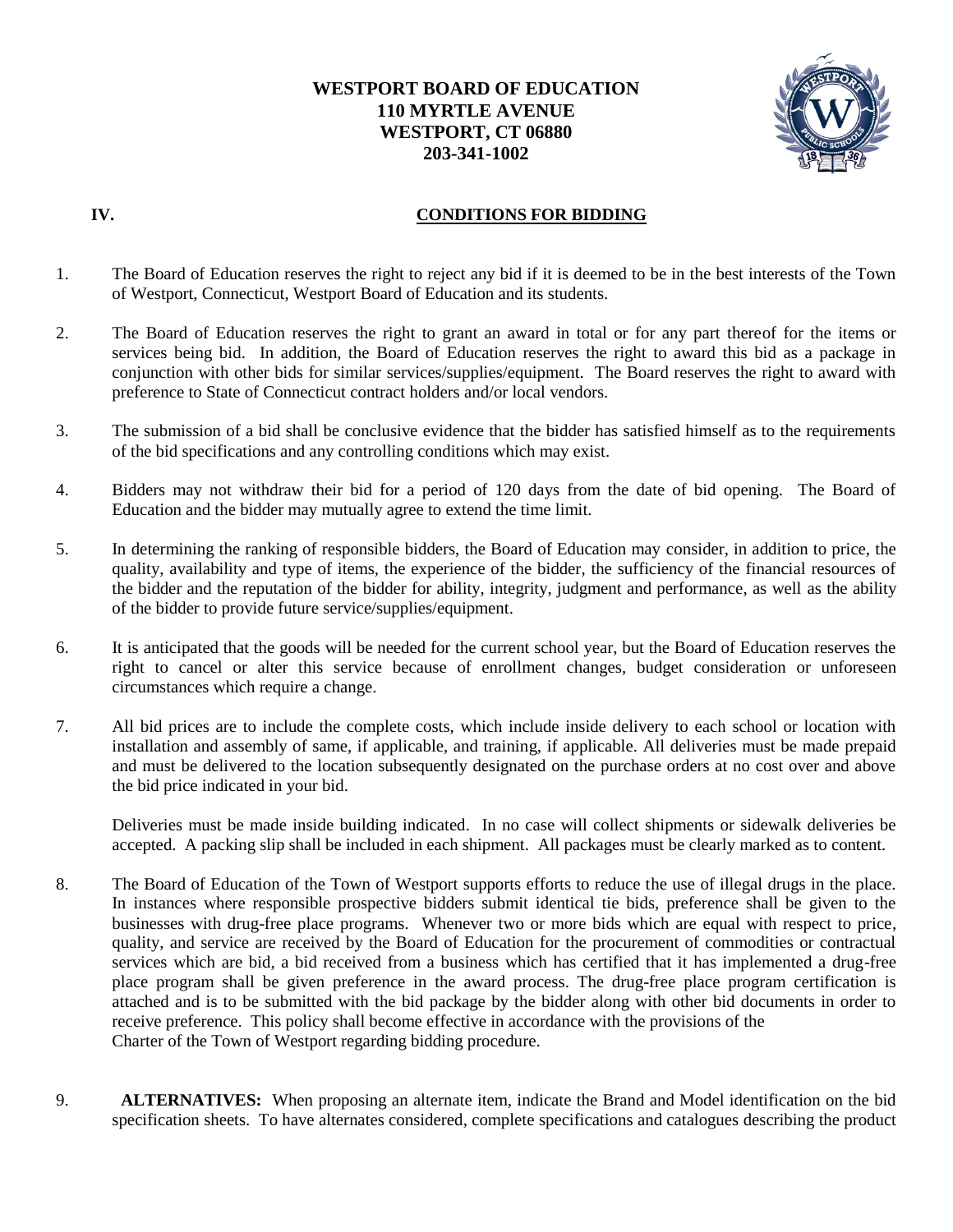

must accompany the bid. The Westport Board of Education reserves the right to request equipment samples on specific items.

- 10. **SUBSTITUTIONS:** Indicate on the Specification Sheet substitutions identified by name or catalogue number and the net difference in cost to the Westport Board of Education. Listed substitutions will be considered for approval only after the award of contract; the Board reserves the right to require the originally specified material or equipment at the price submitted by the bidder in his bid, notwithstanding the fact that the bidder may have based a price for a specific item on a proposed substitution. In this regard, the determination shall be made in good faith, on the basis of the quality and type of the article listed. Any benefit in price reduction due to a substitution shall accrue to the Board.
- 11. **FORM AND STYLE OF BID:** All blanks on the Specification Form, except where otherwise requested, shall be filled in by typewriter or manually in ink.
- 12. **WARRANTIES:** Whenever an item or service is covered by a specified product or service warranty, such warranties must be submitted with the official bid or quotation specification sheets. All such warranties shall inure to the benefit of the Board.
- 13. See attached Specification Cover Sheet to be used.
- **NOTE:** By bidding on this contract the vendor agrees that any or all past clients may be contacted by the Westport School System. The vendors bidding on this contract also agree, for themselves, their heirs, executors, administrators, successors and assigns, to release, acquit and forever discharge the Westport School System, the Westport Board of Education, the Town of Westport, their officials, employees and representatives from and against any and all actions, causes of actions, claims or demands for damages, costs, loss of services, expenses, compensation, consequential damage or any other thing whatsoever, on account of, or in any way arising out of or relating to any former client of the bidder contacted by or on behalf of the Westport School System, the Westport Board of Education and/or the Town of Westport to obtain an opinion regarding any project or work performed by your company. The above release shall also include and apply to any former client contacted.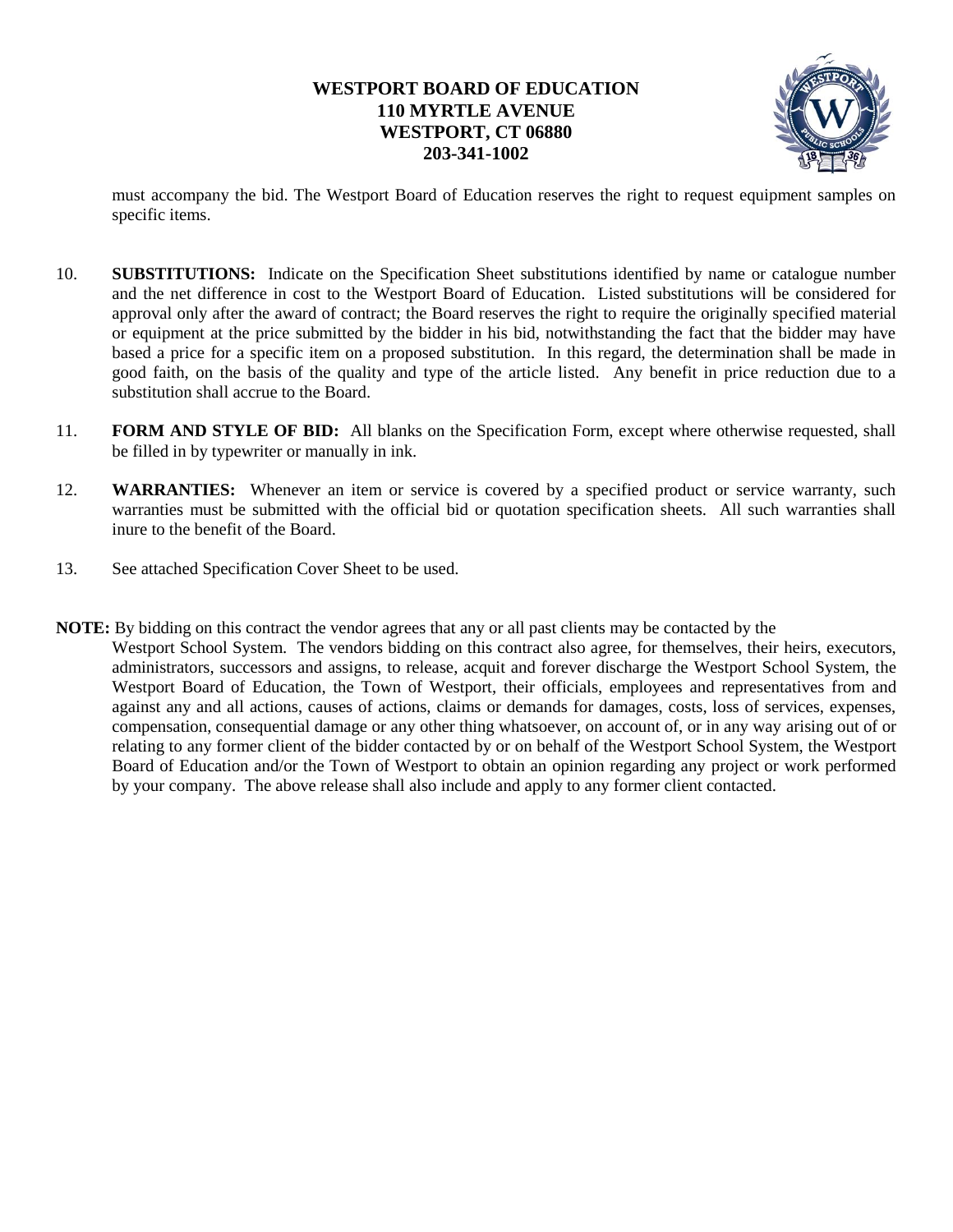

# **V. INSURANCE REQUIREMENTS**

Vendors/Contractors/Users of Town Properties

The Vendor/Contractor/User of Town Property shall purchase and maintain for the life of the contract, from a company or companies with an A.M. Best rating of A- (VII) or better, insurance as required below. Such insurance will protect the WBOE and the Town from claims set forth below which may arise out of or result from the Vendor/Contractor/User of Town Property obligation under the contract, whether such obligations are those of the Vendor/Contractor/User of Town Property or those of a subcontractor or any person or entity directly or indirectly employed by said Vendor/Contractor/User of Town Property or by anyone for whose acts said Vendor/Contractor/User of Town Property may be liable.

A. Workers Compensation:

Vendor/Contractor/User of Town Property shall provide workers compensation insurance required by law with employers liability limits for at least the amounts of liability for bodily injury by accident of \$ 500,000 each accident and bodily injury by disease of \$500,000.including a waiver of subrogation. If the work is on the water, the Longshore and Harbor Workers Compensation Act coverage is required.

B. Commercial General Liability Insurance:

Vendor/Contractor/User of Town Property shall provide commercial general liability insurance policy with an edition date of 1986 or later including products and completed operations. Limits should be at least: Bodily injury & property damage with an occurrence limit of \$1,000,000: Personal & advertising injury limit of \$1,000,000 per occurrence: General aggregate limit of \$2,000,000 (other than products and completed operations): Products and completed operations aggregate limit of \$2,000,000. Coverage will continue three years after the completion of the work.

- The policy shall name WBOE and the Town as an additional insureds and include ISO Form CG 2010 (07/04) and CG 2037 (07/04).
- Such coverage will be provided on an occurrence basis and will be primary and shall not contribute in any way to any insurance or self-insured retention carried by WBOE and/or the Town.
- The policy shall contain a waiver of liability in favor of the WBOE and the Town.
- Such coverage shall contain a broad form contractual liability endorsement or wording within the policy form to comply with the hold harmless and indemnity provision of the contract
- A per project aggregate limit of liability endorsement shall apply for any construction contract.
- Deductible and self-insured retentions shall be declared and are subject to the approval of the WBOE and/or the Town.
- C. Commercial Automobile Insurance:

Vendor/Contractor/User of Town Property shall provide commercial automobile insurance for any owned autos (symbol 1 or equivalent) in the amount of \$1,000,000 each accident covering bodily injury and property damage on a combined single limit basis. Such coverage shall also include hired and nonowned automobile coverage. Policy shall name WBOE and the Town as additional insureds.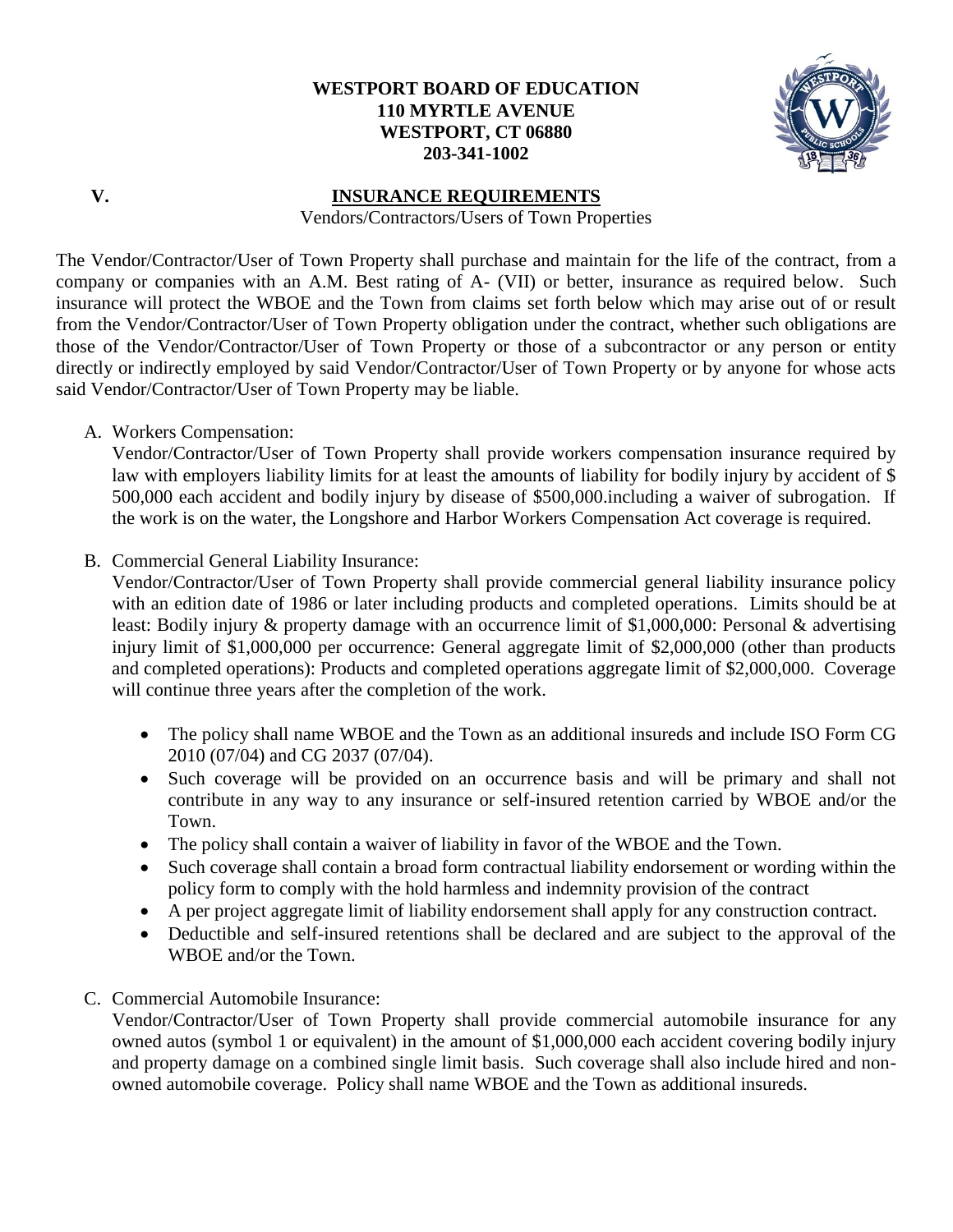

D. Umbrella or Excess Liability Insurance:

Vendor/Contractor/User of Town Property shall provide an umbrella or excess liability policy in excess (without restriction or limitation) of those limits and coverages described in items (A) through (C). Such policy shall contain limits of liability in the amount of \$5,000,000 each occurrence and \$5,000,000 in the aggregate.

E. Errors & Omissions Insurance:

If the agreement is for professional services, the Vendor/Contractor/User of Town Property shall provide errors & omissions insurance for liability resulting from the negligent performance of professional duties or operations. Such policy shall contain limits of liability in the amount of \$1,000,000 each occurrence and \$3,000,000 in the aggregate. The policy shall name WBOE and the Town as additional insureds.

F. Educators Errors & Omissions Insurance:

If the agreement is for educational services, the Vendor/Contractor/User of Town Property shall provide educator errors & omissions for liability resulting arising out of any breach of duty, neglect, error, misstatement, or omission committed in the course of their duties. Such policy shall contain limits of liability in the amount of \$1,000,000 each occurrence and \$1,000,000 in the aggregate. The policy shall name WBOE and the Town as additional insureds.

G. Contractors Pollution Liability:

If the agreement includes work involving abatement, removal, clean-up or handling of any pollutant or hazardous material, the Vendor/Contractor/User of Town Property shall provide pollution liability insurance, including products and completed operations and contractual liability coverage of not less than \$5,000,000 each occurrence and \$5,000,000 in the aggregate for this project. The policy shall name WBOE and the Town as additional insureds and waive subrogation in favor of WBOE and the Town.

As to the insurance required, the insurer(s) and/or their authorized agents shall provide WBOE with certificates of insurance prior to execution of the contract by WBOE and the successful bidder, describing the coverage and prior to 30 days of any renewal. The certificate will include a copy of the additional insured and contractual liability endorsements.

(Note: Contract should provide that the contractor is obligated to provide the Town with update certificate)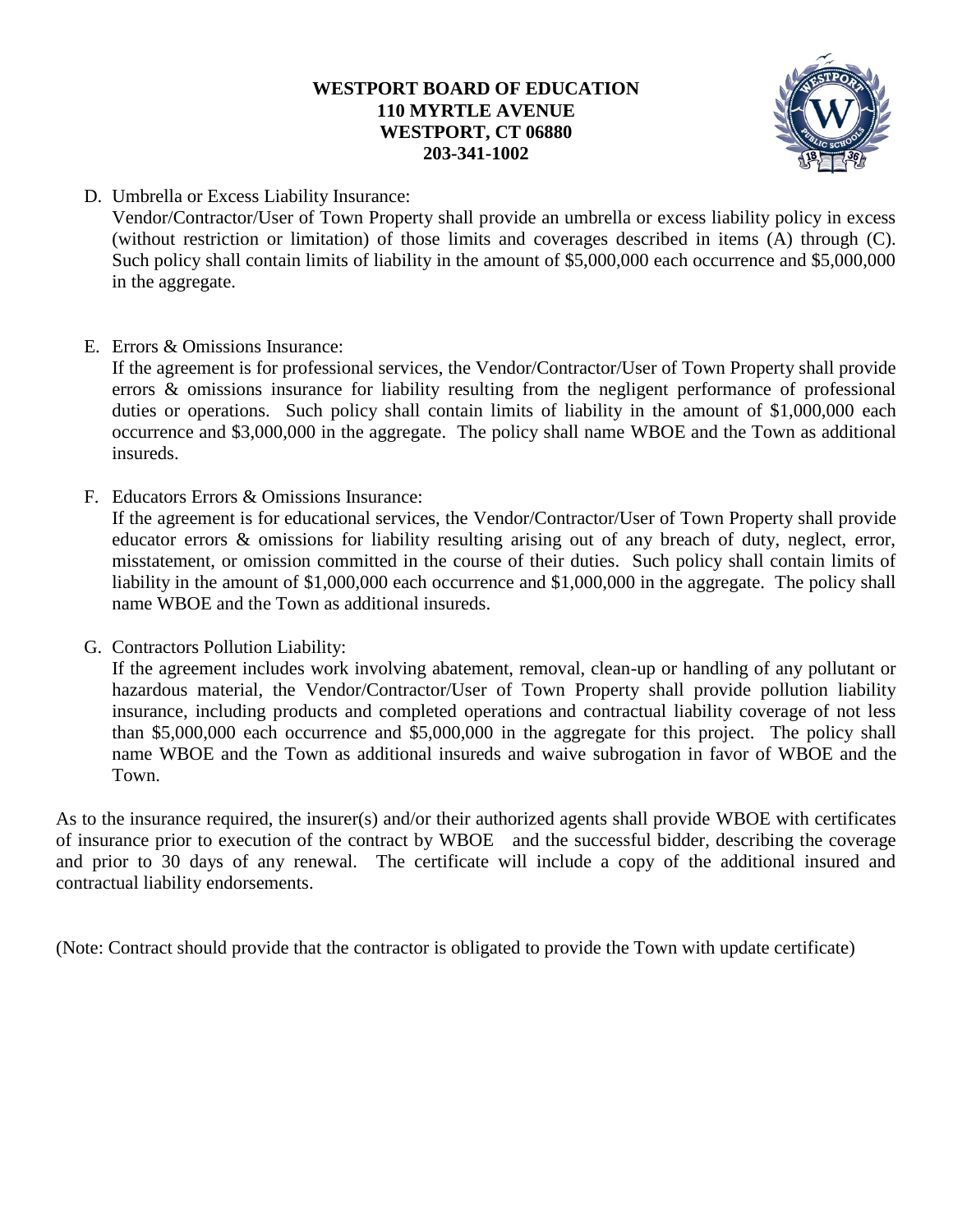

## **VI. HOLD-HARMLESS AND INDEMNIFICATION AGREEMENT**

The Vendor/Contractor/User of Town Property shall fully indemnify, defend and hold harmless the Westport Board of Education and the Town of Westport and all of their respective officers, employees, agents, servants and volunteers to the fullest extent allowed by law for any claim for personal injury, bodily injury, death, property damage, emotional injury or any other injury, loss or damage of any kind occurring during the term of the contract and alleged to have been caused in whole or in part by the Contractor, and even if caused by the negligence of individuals and entities indemnified hereunder. This obligation shall further apply to:

- (1) actions, suits, claims, demands, investigations and legal, administrative or arbitration proceedings pending or threatened, whether mature, unmatured, contingent, known or unknown, at law or in equity, in any forum (collectively, "Claims") arising, directly or indirectly, in connection with this contract, including any environmental matters, and including the acts of commission or omission (collectively, the "Acts") of the Contractor or any of its members, directors, officers, shareholders, representatives, agents, servants, consultants, employees or any other person or entity with whom the contractor is in privity of oral or written contract (collectively "Contractor Parties");
- (2) liabilities arising, directly or indirectly, in whole or in part, in connection with the contract, out of the Contractor's or Contractor Parties' Acts concerning its or their duties and obligations as set forth in the contract, and;
- (3) all damages, losses, costs and expenses, including but not limited to, attorneys' and other professional fees, that may arise out of such claims and/or liabilities for personal injury, bodily injury, workers' compensation, emotional injury, death, property damage or any other injury or loss caused in whole or in part by the Acts of the Contractor or any Contractor's Parties.

The Contractor hereby covenants and agrees that WBOE and the Town shall be endorsed on the Contractor's policies of insurance as additional insureds.

The Vendor/Contractor/User of Town Property hereby further covenants and agrees to obtain a policy of insurance, with minimum limits of liability as shown in this Section under Paragraph A containing an endorsement that covers this agreement to indemnify, defend and hold harmless WBOE and the Town or any of their officers, employees, agents, servants and volunteers.

The Vendor/Contractor/User of Town Property hereby further covenants and agrees to obtain an endorsement to said policy of insurance policy that the Contractor's insurance is primary and any insurance obtained, or self insurance provided, by WBOE and/or the Town is excess.

The Vendor/Contractor/User of Town Property insurance carrier will waive all rights of subrogation against WBOE and the Town, and all of their respective officers, employees, agents, servants and volunteers.

The Vendor/Contractor/User of Town Property hereby further covenants and agrees to furnish a copy of the insurance policy that meets all of the above requirements before any work or use of the property commences.

Signature Date

Company Name

\_\_\_\_\_\_\_\_\_\_\_\_\_\_\_\_\_\_\_\_\_\_\_\_\_\_\_\_\_\_\_\_\_\_\_\_\_\_ \_\_\_\_\_\_\_\_\_\_\_\_\_\_\_\_\_\_\_\_\_\_\_\_\_

\_\_\_\_\_\_\_\_\_\_\_\_\_\_\_\_\_\_\_\_\_\_\_\_\_\_\_\_\_\_\_\_\_\_\_\_\_\_\_\_\_\_\_\_\_\_\_\_\_\_\_\_\_\_\_\_\_\_\_\_\_\_\_\_\_\_\_\_\_\_\_\_\_\_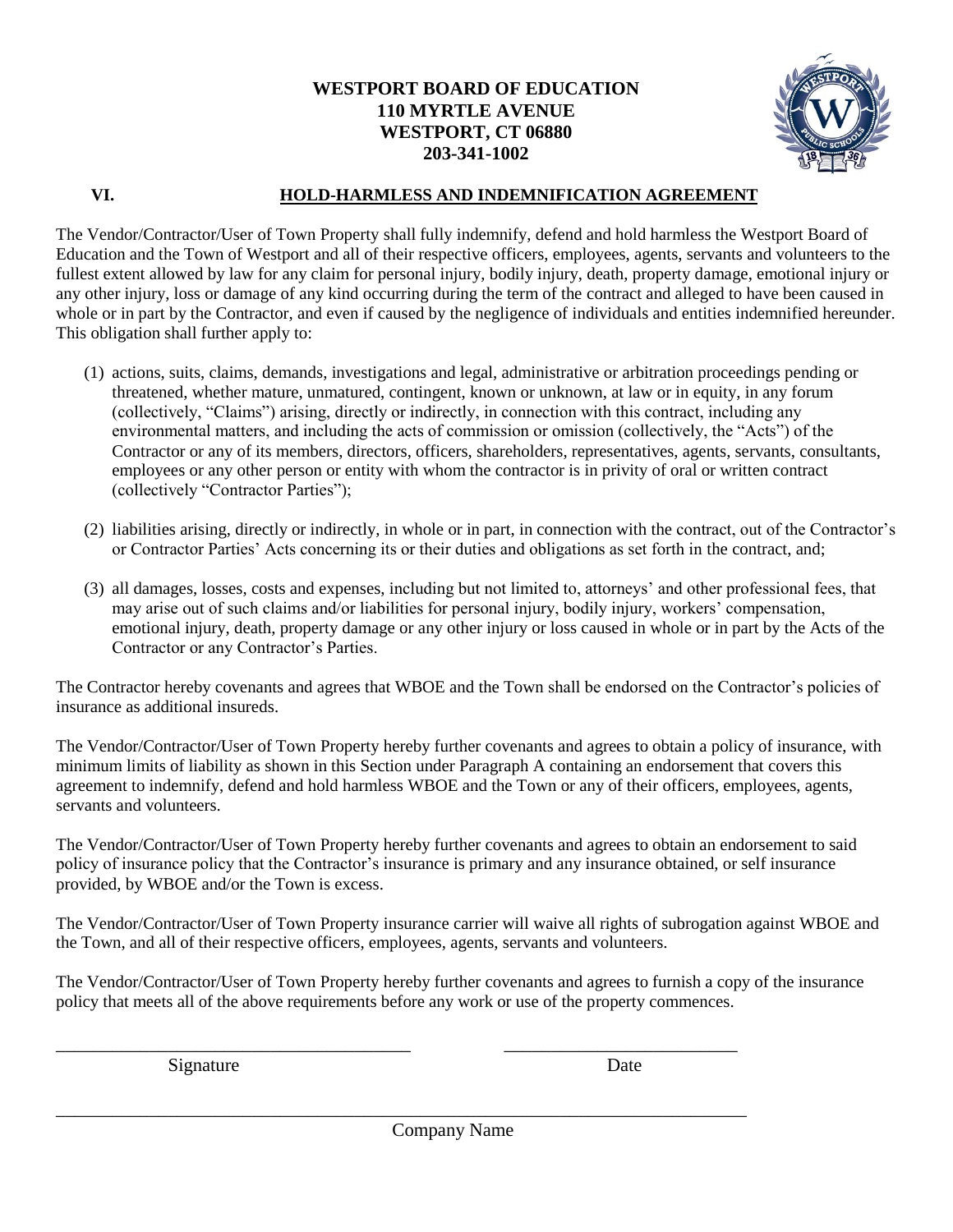

## **VII. SCOPE OF WORK**

The Westport Public Schools is seeking qualified vendors to provide Custodial Supplies. Once awarded the contract the vendor must supply a Certificate of Insurance, MSDS sheets and W-9 form.

## **Questions regarding this bid should be directed to Craig Schmarr, Supervisor of Building Operations, at 203-341-1296**

## **Location/Contact:**

70 North Avenue (203) 341- 1274

88 North Avenue (203) 341-2493

# 255 North Avenue (203) 341-1616 Westport, CT 06880 (203) 943-9442 - Cell

**Kings Highway Elementary School** Bill Broadhurst, Head Custodian 125 Post Road West (203) 341- 1834 Westport, CT 06880 (203) 943- 9437 - Cell

**Coleytown Elementary School** Jason Byrd, Head Custodian 65 Easton Road (203) 341- 1708 Westport, CT 06880 (203) 295- 5098 - Cell

**Green's Farms Elementary School** William McDonald, Head Custodian 17 Morningside Drive S. (203) 222- 3600 Westport, CT 06880 (203) 943- 9439 - Cell

## **Saugatuck Elementary School** Al Orozco, Head Custodian 170 Riverside Avenue (203) 221- 2966

# **SCHOOL/ADDRESS CONTACT PERSON**

**Staples High School** Fabian Macias, Head Custodian Westport, CT 06880 (203) 943-9428 - Cell

**Bedford Middle School The Harald Ott, Head Custodian** Westport, CT 06880 (203) 943-9430 - Cell

**Coleytown Middle School** Ed Marini, Head Custodian

**Long Lots School** Peter Barcello, Head Custodian 13 Hyde Lane (203) 341- 1948 Westport, CT 06880 (203) 604 - 4616 - Cell

Westport, CT 06880 (203) 943- 9448 – Cell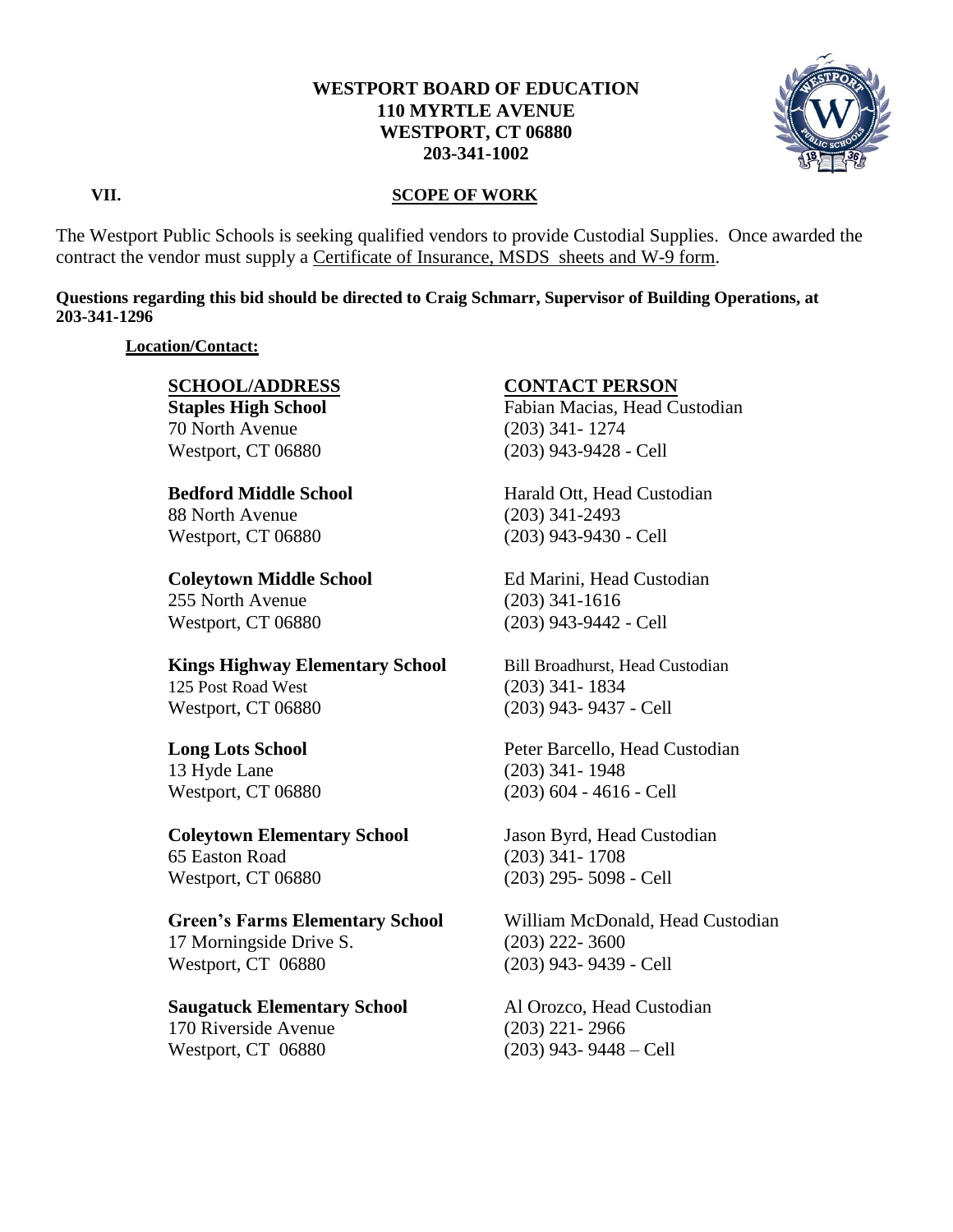

# **ALL DELIVERIES WILL BE SHIPPED TO STAPLES HIGH SCHOOL, MONDAY THROUGH FRIDAY 8:30 AM TO 2 PM**

## **Safety**

All work done and equipment used shall comply with all pertinent O.S.H.A., Federal, State and Local regulations.

# **VIII. References**

Each Bidder shall include (3) phone numbers and contact persons of the companies and/or Cities or Towns where they have done similar projects.

| 1. REFERENCE NAME: |  |
|--------------------|--|
| <b>TELEPHONE:</b>  |  |
| 2. REFERENCE NAME: |  |
| <b>TELEPHONE:</b>  |  |
| 3. REFERENCE NAME: |  |
| <b>TELEPHONE:</b>  |  |

## **Termination**

The Contract may be terminated by the Westport Public Schools if at any time, work is unnecessarily delayed, or willful violations of Contract conditions exist, or the conditions are being executed in bad faith. The Westport Public Schools' written termination notice to the Contractor will allow five (5) days thereafter to commence corrective measures satisfactory to the school system. In the event of non-compliance, the Westport Public Schools shall notify the Contractor in writing to immediately discontinue any further work and vacate the buildings, ceasing any rights to plant and material. Subsequently the Westport Public Schools shall take the necessary action to complete the remaining contract work.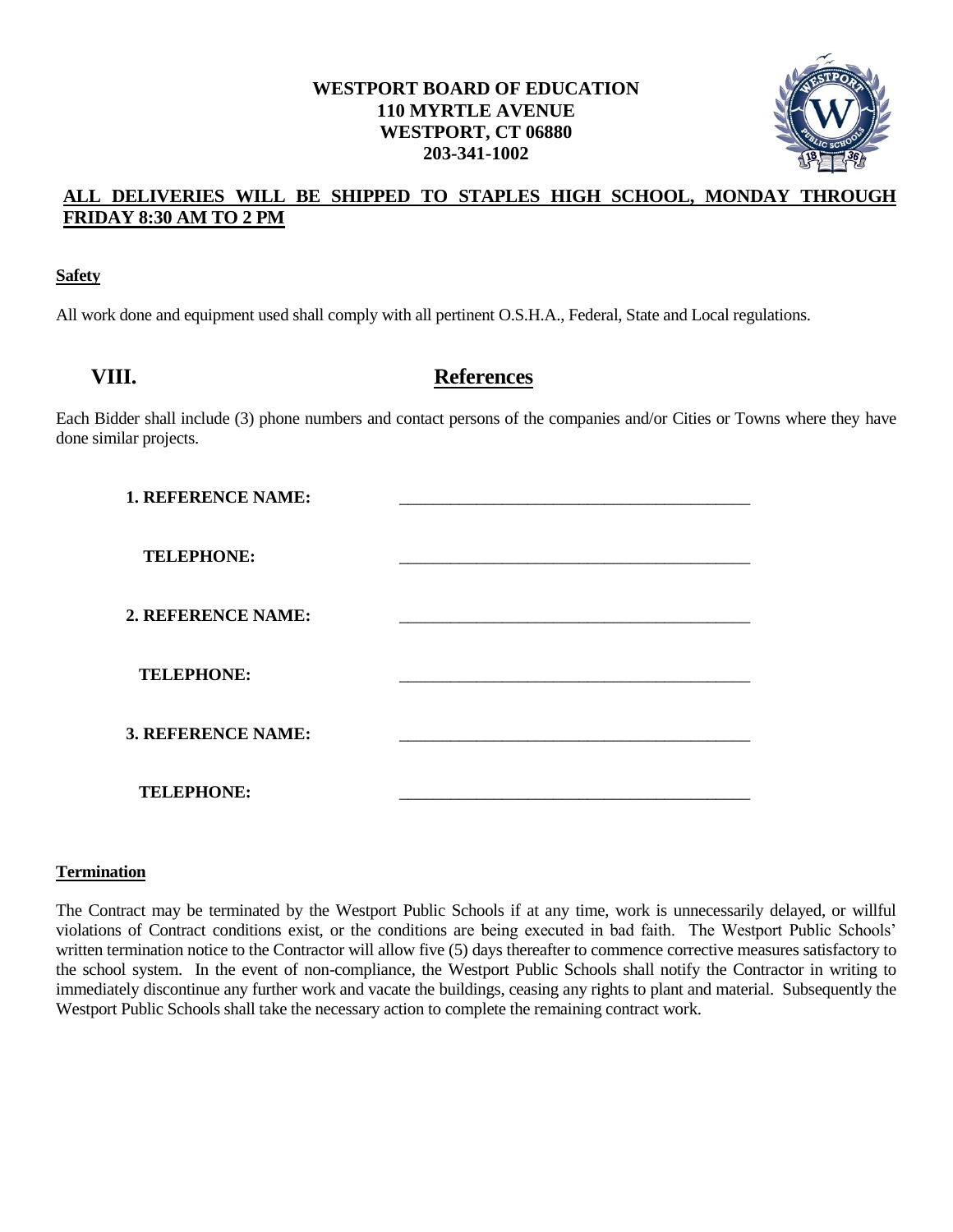

## **Equal Opportunity – Affirmative Action**

The successful Contractor shall comply in all aspects with the Equal Employment Opportunity Act. Each Contractor with 15 or more employees shall be required to have an Affirmative Action Plan which declares that the Contractor does not discriminate on the basis of race, color, religion, sex, national origin or age and which specifies goals and target dates to assure the implementation of equal employment. Each Contractor with fewer than 15 employees shall be required to have a written equal opportunity policy statement declaring that it does not discriminate on the basis of race, color, religion, sex, national origin or age. Findings of non-compliance with applicable State and Federal equal opportunity laws and regulations could be sufficient reason for revocation or cancellation of this Contract.

## **Awards**

The Chief Financial Officer reserves the right to reject any or all bids, or the bids for any one or more commodities or contractual services included in any or all bids, to waive any informality in bids and unless otherwise specified to buy any part or the whole from one or more bidders when it is to the Board of Education's best interest to do so.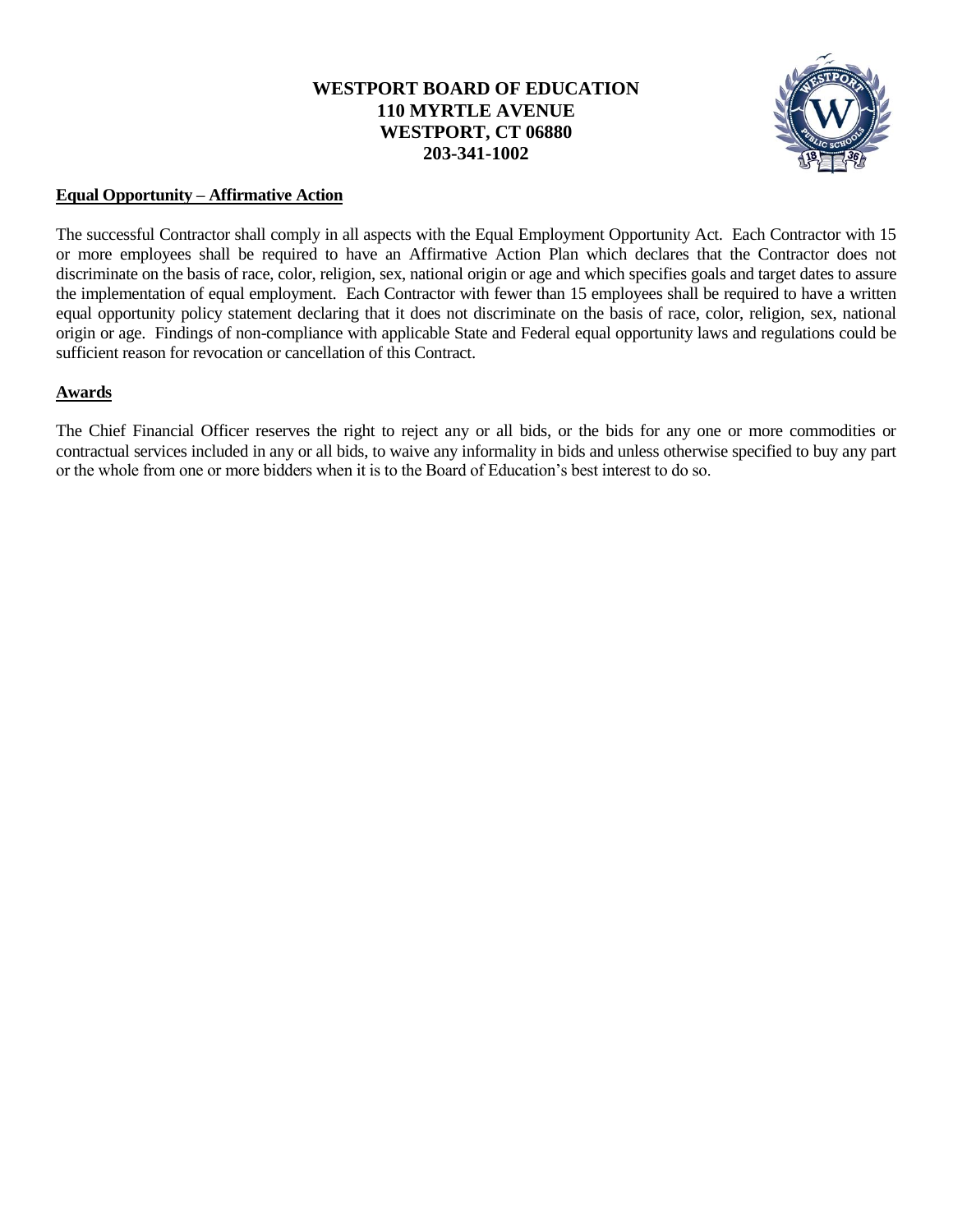## **IX. BID FORM Westport Public Schools**

Contact: Craig Schmarr, Phone: 203-341-1296



# **BID # 21-008 -BOE CUSTODIAL SUPPLIES LIST**

## **NAME OF COMPANY BIDDING:**

| <b>Item</b><br># | <b>PRODUCT</b>                               | <b>SPECIFICATIONS</b>                                             | <b>NOTES</b>            | <b>Quantity</b><br>request | <b>BID Price</b> |  |  |
|------------------|----------------------------------------------|-------------------------------------------------------------------|-------------------------|----------------------------|------------------|--|--|
|                  | A. CHEMICAL SUPPLIES                         |                                                                   |                         |                            |                  |  |  |
| 1                | Clorox Healthcare Hydrogen-Peroxide          | Cleaner disinfectant 32 fl. oz spray bottles 9 bottles per case   | <b>NO SUBSTITUTION</b>  | 75 Cases                   |                  |  |  |
| 2                | Clorox Healthcare Hydrogen-Peroxide          | Cleaner disinfectant wipes, 155 wipes per bottle, 6/ per. case    | <b>NO SUBSTITUTION</b>  | 75 Cases                   |                  |  |  |
| 3                | Clorox Tilex Mildew Rem.                     | Spray Bottles 12 /cs.                                             | <b>NO SUBSTITUTION</b>  | 30 Cases                   |                  |  |  |
| 4                | Core Products Hydroxi Pro                    | Cleaning Wipes - 35 Wipes per Tub 7x9 - 6/cs.                     |                         | 10 Cases                   |                  |  |  |
| 5                | Disinfectant Wipes, Pop Ups                  | Cleaner disinfectant wipes, 125 count per container, 6 /per. case |                         | 100 Cases                  |                  |  |  |
| 6                | Dupal #58 Lotion Soap, Unscented             | Green Seal - 800 mil.-12 units./cs.                               | <b>NO SUBSTITUTION</b>  | 300 Cases                  |                  |  |  |
| $\overline{7}$   | Eco-G Floor Finish, Green Seal,              | 5 gal./cs                                                         | <b>NO SUBSTITUTION</b>  | 20 Cases                   |                  |  |  |
| 8                | <b>Environmelt Wise Solution</b>             | Ice Melt 50 lb bag -                                              | <b>NO SUBSTITUTION</b>  | 350 Bags                   |                  |  |  |
| 9                | Flexi Clean Rubber Cleaner                   | Intensive Rubber Cleaner and grease remover 4 gal./cs             |                         | 5 cases                    |                  |  |  |
| 10               | Flexi Sheen Wax                              | Rubber Wax and Conditioner to clean 4 gal/cs.                     |                         | 5 Cases                    |                  |  |  |
| 11               | GoJo Lotion Soap Dispenser                   | Push In Handle - White                                            |                         | 80 Units                   |                  |  |  |
| 12               | Gum Freeze Gum Remover                       | 12/case. Sample Requested                                         |                         | 5 cases                    |                  |  |  |
| 13               | Kablooey Restroom Cleaner                    | Cleaner 4 gallon per case                                         | <b>NO SUBSTITUTION</b>  | 40 Cases                   |                  |  |  |
| 14               | M.D. Stetson EPS Stripper                    | Degreaser Green Seal, 4gallons /case                              | <b>NO SUBSTITUTION</b>  | 700 Cases                  |                  |  |  |
| 15               | M.D. Stetson PC 101 Neutral                  | Glass Cleaner Green Seal 4/cs. Equal or Better                    | <b>NO SUBSTITUTION</b>  | 100 Cases                  |                  |  |  |
| 16               | M.D. Stetson PC 103 Disinfectant             | 256 HBV1031-4/cs.                                                 | <b>NO SUBSTITUTION</b>  | 100 Cases                  |                  |  |  |
| 17               | M.D. Stetson PC 108                          | Spray & Wipe Cleaner                                              | <b>NO SUBSTITUTION</b>  | 130 Cases                  |                  |  |  |
| 18               | M.D. Stetson PC 120                          | Peroxide Multisurface Cleaner, Green seal 4 bottles per case      | <b>NO SUBSTITUTION</b>  | 40 Cases                   |                  |  |  |
| 19               | M.D. Stetson Prozime #121                    | Cleaner and Odor Eliminator, 2 units per case                     | <b>NO SUBSTITUTION</b>  | 130 Cases                  |                  |  |  |
| 20               | M.D. Stetson Transcend Floor Finish          | Green seal, 5 gallon plastic container                            | <b>NO SUBSTITUTION</b>  | 1400 Units                 |                  |  |  |
| 21               | <b>Purell Hand Sanitizer Gel</b>             | Disinfectant hand santizer, 12.6 fl.oz bottle, 12/per case        |                         | 50 Cases                   |                  |  |  |
| 22               | Sani cloth HB Wipes                          | Germicidal disposable wipe, SKU # Q08472                          | <b>NO SUBSTITUTIONS</b> | 30 Cases                   |                  |  |  |
| 23               | Smart San Healthcare Personel Handwash       | Unscented SMA0019 1L, 6/cs                                        |                         | 40 Cases                   |                  |  |  |
| 24               | Smart San Pop Up Wipes                       | 160 ct. canister, Ref # SMAW006, 6 per case                       |                         | 10 Cases                   |                  |  |  |
| 25               | Stainless Steel Cleaner & Polish Wipes       | Must have 3rd Party Green Seal or Eco Logo, 6 cans/case           |                         | 30 Cases                   |                  |  |  |
| 26               | Triple SSS DC Plus Foam Disinfectant Cleaner | Cleaner - 12/cs                                                   | <b>NO SUBSTITUTION</b>  | 60 cases                   |                  |  |  |
| 27               | Triple SSS Foam Disinfectant.                | Cleaner - 12/cs.                                                  | <b>NO SUBSTITUTION</b>  | 95 Cases                   |                  |  |  |
| 28               | Clorox SSS Multi Purpose                     | Disinfectant Cleaning Wipes - 75 Wipes per Tub 8x12 - 6/cs.       |                         | 50 Cases                   |                  |  |  |
| 29               | Triple SSS Multi Surface                     | Cleaning Wipes, 6 Tubs/cs.,                                       |                         | 5 Cases                    |                  |  |  |
| 30               | <b>Twister Stone Care</b>                    | Grout Cleaner 4 gal./cs.                                          | <b>NO SUBSTITUTION</b>  | 10 Cases                   |                  |  |  |
| 31               | Vandalism Mark & Stain Remover               | Must have Green Seal or Eco Logo, 6-22 oz./cs.                    | <b>SAMPLE REQUIRED</b>  | 4 cases                    |                  |  |  |
| 32               | <b>WD40</b>                                  | 8 Oz. Cans - 12 Cans per case                                     |                         | 4 cases                    |                  |  |  |

TOTAL ITEMS: 32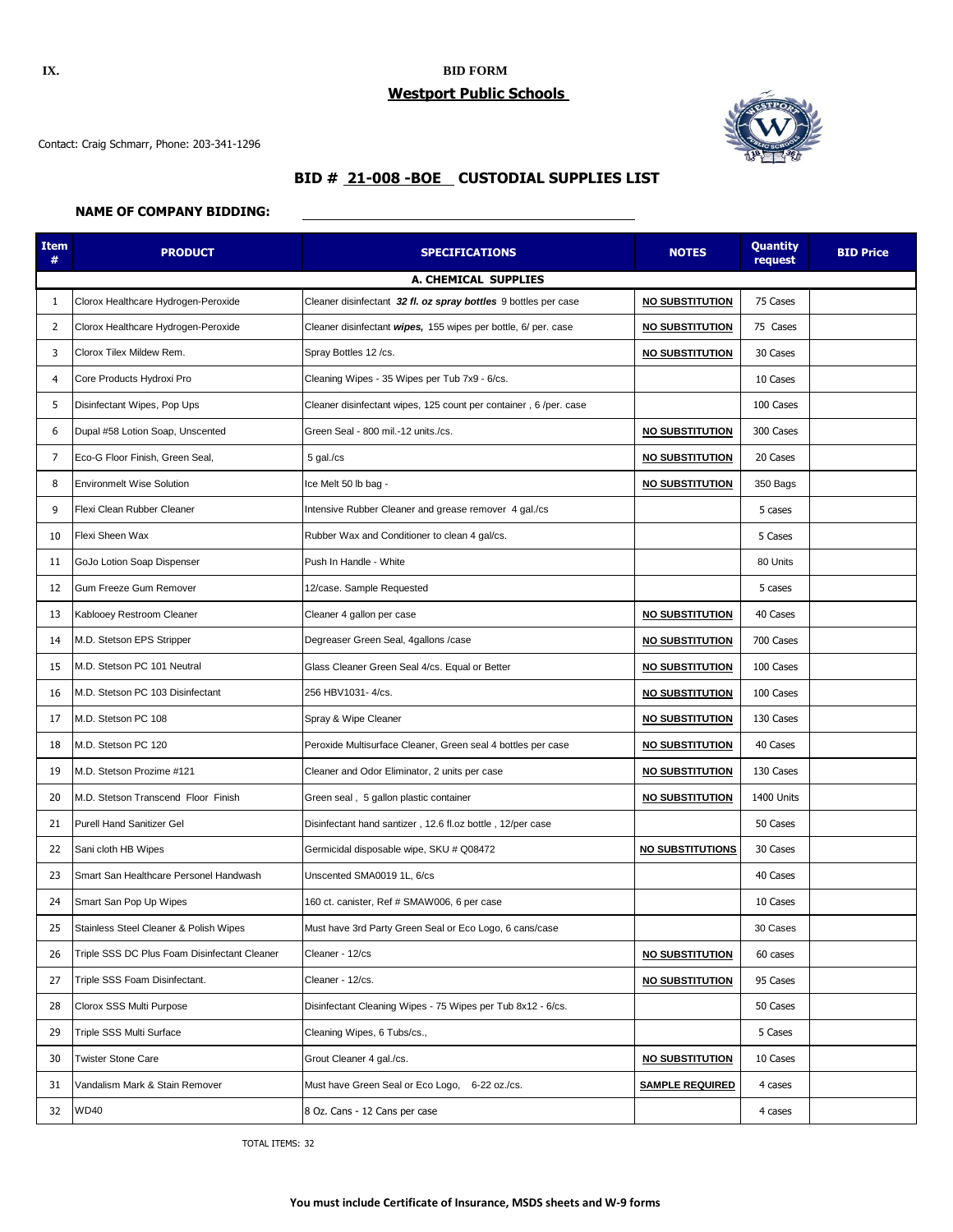## **IX. BID FORM BID # 21-008 -BOE CUSTODIAL SUPPLIES LIST Westport Public Schools**

| Item<br>#      | <b>PRODUCT</b>                | <b>SPECIFICATIONS</b>                             | <b>NOTES</b>           | <b>Quantity</b><br>request | <b>BID Price</b> |
|----------------|-------------------------------|---------------------------------------------------|------------------------|----------------------------|------------------|
|                |                               | <b>B. BROOMS, MOPS AND BRUSHES</b>                |                        |                            |                  |
|                | Angled Brooms Upright         | <b>Flagged Polystyrene</b>                        |                        | 50 Units                   |                  |
|                | <b>Brooms</b>                 | Rubbermaid Lobby Dust                             |                        | 40 Units                   |                  |
| 3              | Eco wet mops                  | New England Maintenance Depot, Equal or better    | <b>NO SUBSTITUTION</b> | 95 Cases                   |                  |
| $\overline{4}$ | Eco wet mops rough floor      | New England Maintenance Depot 12/cs               | <b>NO SUBSTITUTION</b> | 55 Cases                   |                  |
| 5              | Mop Bucket & Wringer,         | Marked "Wet Floor" on Casters Rubbermaid or Equal |                        | 30 Units                   |                  |
| 6              | Receptacle Liners #6140       | Rubbermaid Waxed Paper                            |                        | 30 Cases                   |                  |
|                | <b>Toilet Bowl Brushes</b>    | Wood Handle 19' Length Sample Requested           |                        | 50 Brushes                 |                  |
| 8              | Washable Microfiber Dust Mops | Nexstep #96078 60" x 5", 6/cs                     |                        | 30 Cases                   |                  |
| 9              | Washable Microfiber Dust Mops | Nexstep #96076 48" x 5" 6 c/s                     |                        | 30 Cases                   |                  |
| 10             | Washable Microfiber Dust Mops | Nexstep #96074 48" x 5" 6 c/s                     |                        | 30 Cases                   |                  |
| 11             | Washable Microfiber Dust Mops | Nexstep #96072 24" x 5" 6 c/s                     |                        | 30 Cases                   |                  |

TOTAL ITEMS: 11

| <b>Item</b><br># | <b>PRODUCT</b>                                   | <b>SPECIFICATIONS</b>                                         | <b>NOTES</b>           | <b>Quantity</b><br>request | <b>BID Price</b> |  |  |
|------------------|--------------------------------------------------|---------------------------------------------------------------|------------------------|----------------------------|------------------|--|--|
|                  | <b>C. PAPER PRODUCTS</b>                         |                                                               |                        |                            |                  |  |  |
|                  | Facial Tissue, Green seal certified              | 100 tissues / bx, 30 boxes/case Equal or Better 7.9 x 7.1 in. | <b>SAMPLE REQUIRED</b> | 250 Cases                  |                  |  |  |
|                  | Hand Towel Roll, Tork Matic                      | White hand towel #29 00 89, 1 ply 700 feet (equal), 6/cs      |                        | 1500 Cases                 |                  |  |  |
|                  | Toilet Tissue, North River, Green seal certified | 2 ply Jumbo Rolls, 12/cs. Equal or better                     | <b>SAMPLE REQUIRED</b> | 1500 Cases                 |                  |  |  |

TOTAL ITEMS: 3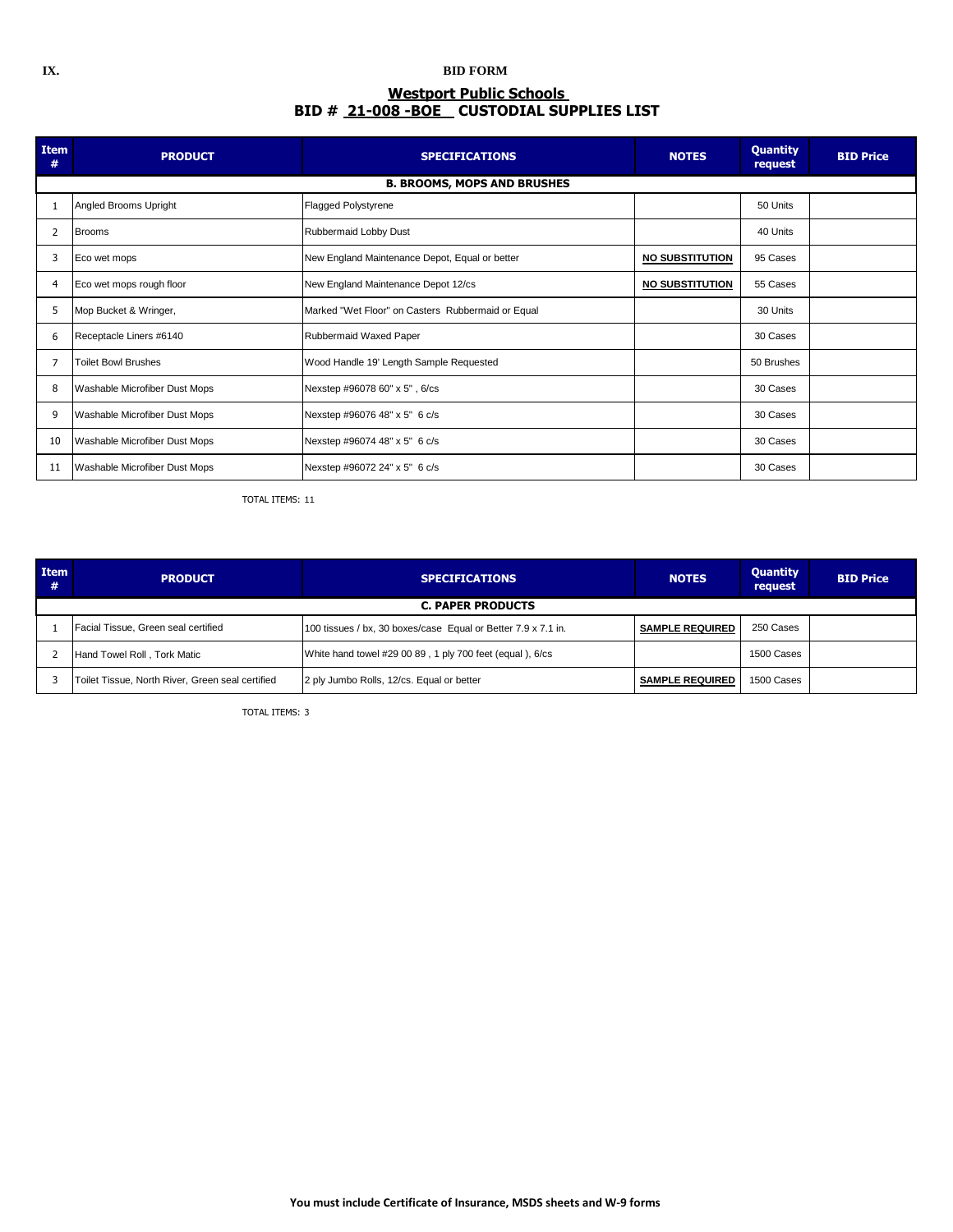## **IX. BID FORM Westport Public Schools BID # 21-008 -BOE CUSTODIAL SUPPLIES LIST**

| <b>Item</b><br># | <b>PRODUCT</b>                                                                           | <b>SPECIFICATIONS</b>                                                                                               | <b>NOTES</b>           | <b>Quantity</b><br>request | <b>BID Price</b> |
|------------------|------------------------------------------------------------------------------------------|---------------------------------------------------------------------------------------------------------------------|------------------------|----------------------------|------------------|
|                  | <b>D. UTILY ITEMS</b>                                                                    |                                                                                                                     |                        |                            |                  |
| 1                | 3M 3600 Eraser Buff Pads                                                                 | 20 in.or Eq.                                                                                                        |                        | 50 Cases                   |                  |
| 2                | 3M 3600 Eraser Pads                                                                      | 27 in. 34x3 1/4x4 1/2                                                                                               |                        | 30 Cases                   |                  |
| 3                | 3M or Eq. Scrubbing Pads                                                                 | 20 in. Blue - 20 cs.                                                                                                |                        | 30 Cases                   |                  |
| 4                | 3M Red Speed Pads                                                                        | 20 in. or Eq.                                                                                                       |                        | 50 Cases                   |                  |
| 5                | 3M Scrubbing Sponges or                                                                  | Better, Scotch Brite, 6 1/4x3 1/2x5/8                                                                               |                        | 75 Cases                   |                  |
| 6                | Bissell-Big Green, 10 Quart Backpack vacuum                                              | Model #37491, with toolkit and attachments                                                                          | <b>NO SUBSTITUTION</b> | 25 Units                   |                  |
| $\overline{7}$   | Cellulose Sponges                                                                        | 7 3/8x4x2x1/4 - Sample Required                                                                                     | <u>SAMPLE REQUIRED</u> | 2 Cases                    |                  |
| 8                | Cloth Duct Tape 2" x 60 yds.                                                             | Gray color, 3 inch core                                                                                             |                        | 5 Rolls                    |                  |
| 9                | Dust Cloths, 18 x 18, 200/cs.                                                            | Yellow, Ft. Howard or Better - Sample Required                                                                      |                        | 150 Cases                  |                  |
| 10               | Emerald Hy-Pro Stripping Floor Pad                                                       | MDS 20 in. STETCO                                                                                                   | <b>NO SUBSTITUTION</b> | 100 Cases                  |                  |
| 11               | Extension Cords 50 ft.                                                                   | 50 ft. - 14/3 Gauge                                                                                                 |                        | 30 Units                   |                  |
| 12               | Fort James 9" Jumbo Bath dispenser                                                       | Bath Tissue Disp. #58250, Equal or Better                                                                           |                        | 100 Units                  |                  |
| 13               | Interplast Pitt Plastics Performance HD Liners,<br>30x36 size, 20-30 gallons, 13 Microns | Heavy Strength, 500/pkg, No Box, Shrink Wrap Only, 20/25 rolls per case,<br>Sample Required, Item # HR20HHC         | <b>NO SUBSTITUTION</b> | 1400 Cases                 |                  |
| 14               | Interplast Pitt Plastics Performance HD Liners,<br>40x46 size, 40-45 gallons, 15 Microns | Extra Heavy, 250/pkg, No Box, Shrink Wrap Only, 10/25 rolls per case,<br>Sample Required, Item # HR40XHC            | <b>NO SUBSTITUTION</b> | 1200 Cases                 |                  |
| 15               | Interplast Pitt Plastics Performance HD Liners,<br>38x58 size, 60 gallons, 15 Micron     | Extra Heavy, 200 pkg, No Box, Shrink Wrap Only, 8/25 rolls per case,<br>Sample Required, Item # HR60XHK -Black Only | <b>NO SUBSTITUTION</b> | 150 Cases                  |                  |
| 16               | M.D. Stetson HYDSP 4912                                                                  | Wall Mount Dispenser, Equal or Better                                                                               |                        | 12 Units                   |                  |
| 17               | Probe Back Pack vacuum bags                                                              | Replacement Vacuum Bags, 10 bags/pack                                                                               |                        | 10 Pkgs                    |                  |
| 18               | Rubbermaid Brute Dolly                                                                   | 2640-43 Quiet dolly Ref # FG264043 Black                                                                            |                        | 6 Units                    |                  |
| 19               | Rubbermaid Lobby Dust                                                                    | Pan #2007                                                                                                           |                        | 40 Units                   |                  |
| 20               | Rubbermaid Recycling Container                                                           | RCP #3536-06 Blue                                                                                                   |                        | 4 Units                    |                  |
| 21               | Rubbermaid Tilt Trucks 1/2 cubic yd.                                                     | Measurements-56 3/4"L x 28"W x 38 5/8"H, Alternate #9T17                                                            |                        | 1 Unit                     |                  |
| 22               | <b>Rubbermaid Trolleys</b>                                                               | Ref #3551-88 Slim Jim                                                                                               |                        | 6 Units                    |                  |
| 23               | Rubbermaid Wastebaskets                                                                  | 14 qt wastebasket, Ref. #2958 or Equal                                                                              |                        | 40 Units                   |                  |
| 24               | Seco High Duster                                                                         | Extension Duster, or Equivalent                                                                                     |                        | 45 Units                   |                  |
| 25               | The Champ One Wipes                                                                      | Ref # 86884, Heavy DRC wipe, 9"x12" wiper, 225 wipes per box, 4 boxes<br>per case                                   | NO SUBSTITUTION        | 300 Cases                  |                  |
| 26               | The Magician Stain Removing from Quest                                                   | Sponge, 24/cs. - 26 cs.                                                                                             |                        | 26 Cases                   |                  |
| 27               | Triple SSS Back pack vacuum cleaner                                                      | Speedster 1000H Commercial HEPA SKU# SSS 56009                                                                      | <b>NO SUBSTITUTION</b> | 3 Units                    |                  |
| 28               | Triple SSS Filter Bags                                                                   | Speedstar 1000, 10 Packs Per Case                                                                                   |                        | 10 Cases                   |                  |
| 29               | Triple SSS NexGen Microfiber Carpet Bonnets                                              | 21 inch, reversible 6 units per case,                                                                               |                        | 12 Cases                   |                  |
| 30               | Triple SSS NexGen Microfiber Cloths                                                      | 16"x16" Cleaning Clothes Blue #89028 250/case                                                                       |                        | 5 Cases                    |                  |
| 31               | Triple SSS NexGen Microfiber Cloths                                                      | 16"x16" Cleaning Clothes Green #89031 250/case                                                                      |                        | 5 Cases                    |                  |
| 32               | Triple SSS NexGen Microfiber Glove                                                       | Detail Glove, White #89040 12/case                                                                                  |                        | 1 Case                     |                  |
| 33               | Triple SSS Nexgen Microfiber High Duster                                                 | Sleeves Ref #89036/89037/89038 - 10 units per case                                                                  |                        | 4 Cases                    |                  |
| 34               | Triple SSS NexGen Microfiber Mop Pads                                                    | Looped End Dust Mop Pads, 24" Slant Slip Blue, 6 per case                                                           |                        | 10 Cases                   |                  |
| 35               | <b>Unger Brute Scraper</b>                                                               | 4 inch blade                                                                                                        |                        | 30 Units                   |                  |
| 36               | <b>Urinal Screens Deodorizer</b>                                                         | 100 Active Materials, to contain quats, 12 units per case                                                           |                        | 30 Cases                   |                  |

TOTAL ITEMS: 36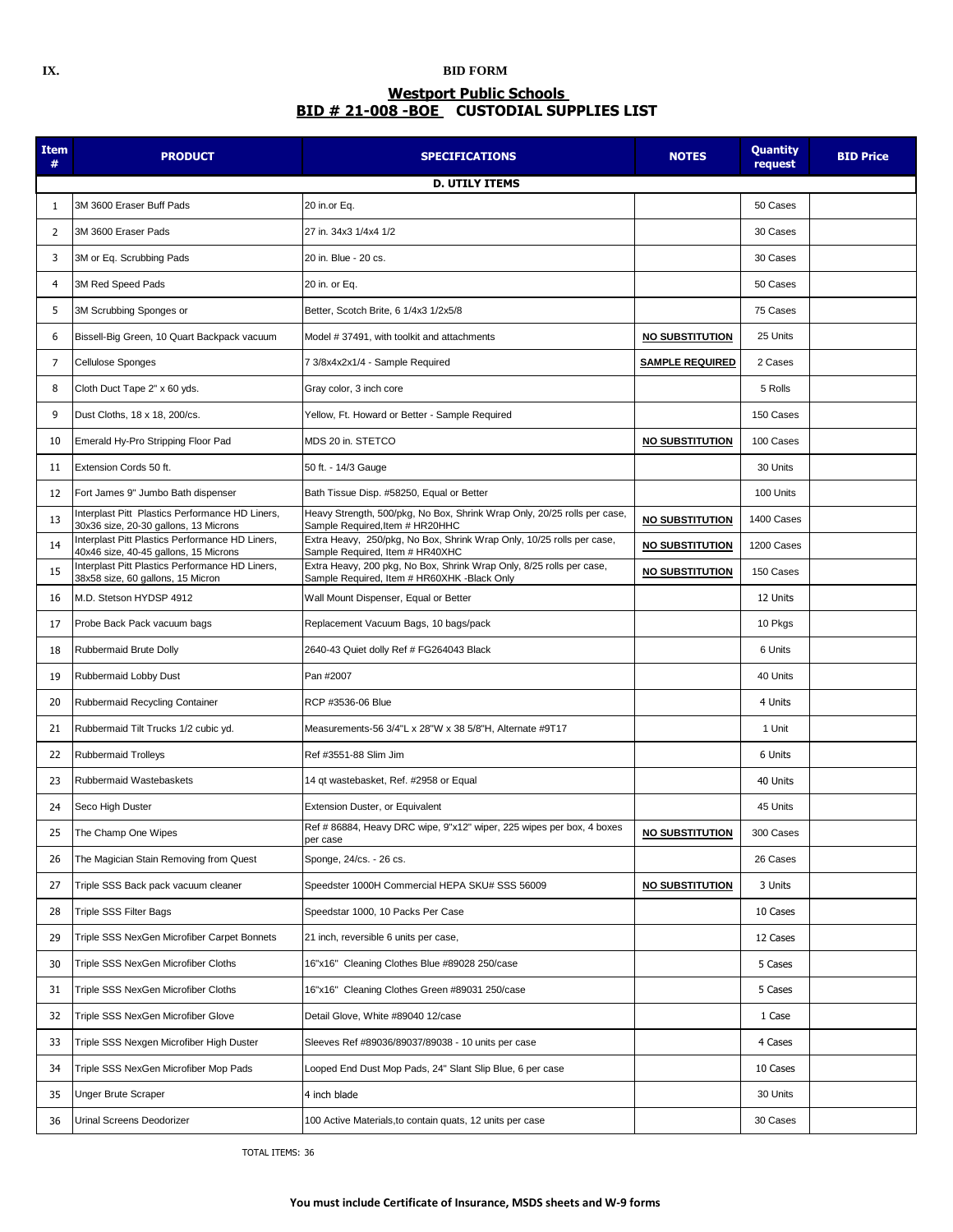## **IX. BID FORM Westport Public Schools BID # 21-008 -BOE CUSTODIAL SUPPLIES LIST**

| Item<br>#      | <b>PRODUCT</b>                             | <b>SPECIFICATIONS</b>                                              | <b>NOTES</b>           | <b>Quantity</b><br>request | <b>BID Price</b> |
|----------------|--------------------------------------------|--------------------------------------------------------------------|------------------------|----------------------------|------------------|
|                |                                            | <b>E. SAFETY EQUIPMENT</b>                                         |                        |                            |                  |
|                | <b>Cotton Boss Work Gloves</b>             | <b>Walloper Cotton Flannel</b>                                     | <b>SAMPLE REQUIRED</b> | 50 Pairs                   |                  |
| $\overline{2}$ | Disposable Dust Masks                      | North Safety Products Ref #7140N95, 50/bx.                         |                        | 10 Boxes                   |                  |
| 3              | First Aid Kits, Indoor                     | Emergency kit indoor for up to 25 people                           |                        | 3 Kits                     |                  |
| 4              | Neoprene Gloves Long                       | Sleeve XL - Sample Required                                        | <b>SAMPLE REQUIRED</b> | 20 Pairs                   |                  |
| 5              | Nitrile Rubber Gloves                      | Rubber Gloves, gloves L size, 200 pieces per/box (equal or better) |                        | 150 Cases                  |                  |
| 5              | Rubbermaid Mobile Barrier                  | Yellow, flexible panels                                            |                        | 2 Units                    |                  |
| 6              | <b>Rubbermaid Plastic</b>                  | Yellow #6112-Eng./Span., Wet Floor Signs                           |                        | 5 Units                    |                  |
| 7              | Rubbermaid Site Safety                     | Hanging Signs Ref #9S15                                            |                        | 6 Units                    |                  |
| 8              | <b>Surgical Gloves</b>                     | 1000 Count, Latex gloves XL size                                   |                        | 100 Cases                  |                  |
| 9              | <b>Surgical Gloves</b>                     | 1000 Count, Vinyl, no powder XL size.                              |                        | 10 Cases                   |                  |
| 10             | Unger Rubber Gloves, Window Washing Gloves | <b>Unger Gloves</b>                                                |                        | 8 pairs                    |                  |

TOTAL ITEMS: 10

 **TOTAL ITEMS TO BID: 92**

## **NO SUBSTITUTIONS ACCEPTED ON ITEMS MARKED ON THE BIDDING LIST**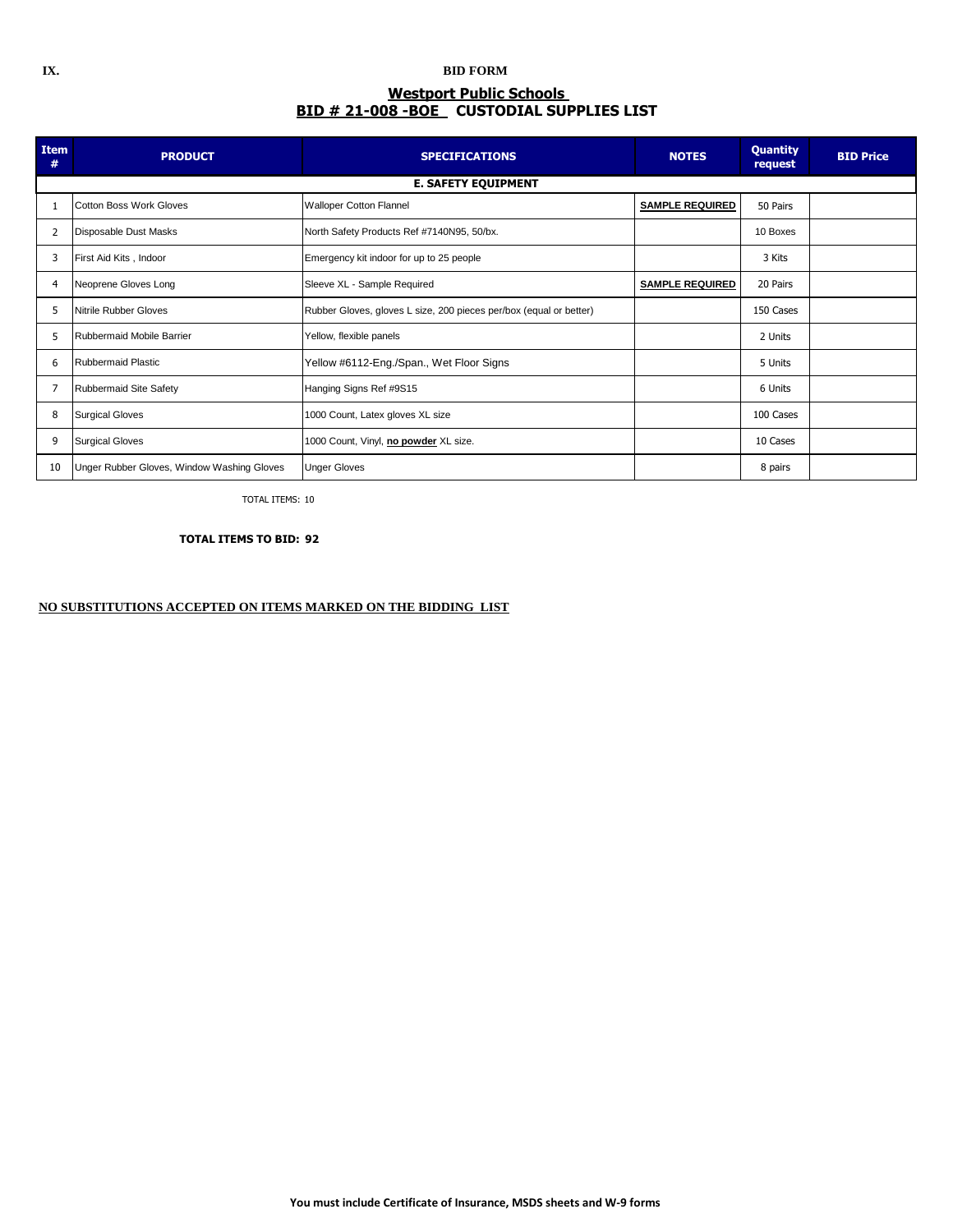

## **X. EEOC COMPLIANCE**

Conn. Gen. Stat Sec. 4a-60:

The contractor agrees and warrants that in the performance of the contract such contractor will not discriminate or permit discrimination against any person or group of persons on the grounds of race, color, religious creed, age, marital status, national origin, ancestry, sex, mental retardation or physical disability, including but not limited to, blindness, unless it is shown by such contractor that such disability prevents performance of the involved, in any manner prohibited by the laws of the United States or of the State of Connecticut. The contractor further agrees to take affirmative action to insurethat applicants with job related qualifications are employed without regard to their race, color, religious creed, age, marital status, national origin, ancestry, sex, mental retardation or physical disability, including but not limited to,blindness, unless it is shown by such contractor that such disability prevents performance of the involved;

The contractor agrees, in all solicitations or advertisements for employees placed for or on behalf of the contractor, to state that is an "affirmative action-equal opportunity employer" in accordance with regulations adopted by the commission;

The contractor agrees to provide each labor union or representative of workers with which such contractor has a collective bargaining agreement or other contract or understanding and each vendor with which such contractor has acontact or understanding, a notice to be provided by the commission on human rights and opportunities advising the laborunion or representative of the contractor's commitments under Conn. Gen. Stat. 4a-60 and to post copies of the notice in conspicuous places available to employees and applicants for employment;

The contractor agrees to comply with Conn. Gen. Stat. 46a-68e (requiring contractor to file compliance reports with the commission) & 46a-68f (requiring compliance reports contain information on labor union practices) and with each regulation or relevant order issued by the commission;

The contractor agrees to provide the Commission on Human Rights and Opportunities with any information it requests, and permit access to pertinent books, records and accounts, concerning employment practices and procedures or the contractor as relate to the provisions of Conn. Gen. Stat. 4a-60 & 46a-56;

The contractor agrees and warrants that he will make good faith efforts to employ minority business enterprises as subcontractors and supplies of materials.

## Conn. Gen. Stat. Sec. 4a-60(a):

The contractor agrees and warrants that in the performance of the contract such contractor will not discriminate of permit discrimination against any person or group of persons on the grounds of sexual orientation, in any manner prohibited bythe laws of the United States or of the State of Connecticut, and that employees are treated when employed without regard to their sexual orientation;

The contractor agrees to provide each labor union or representative of ers with which such contractor has a collective bargaining agreement or other contract or understanding and each vendor with which such contractor has a contract or understanding, a notice to be provided by the commission on human rights and opportunities advising the labor union or representative of the contractor's commitments under Conn. Gen. Stat. 4a-60 and to post copies of the notice in conspicuous places available to employees and applicants for employment;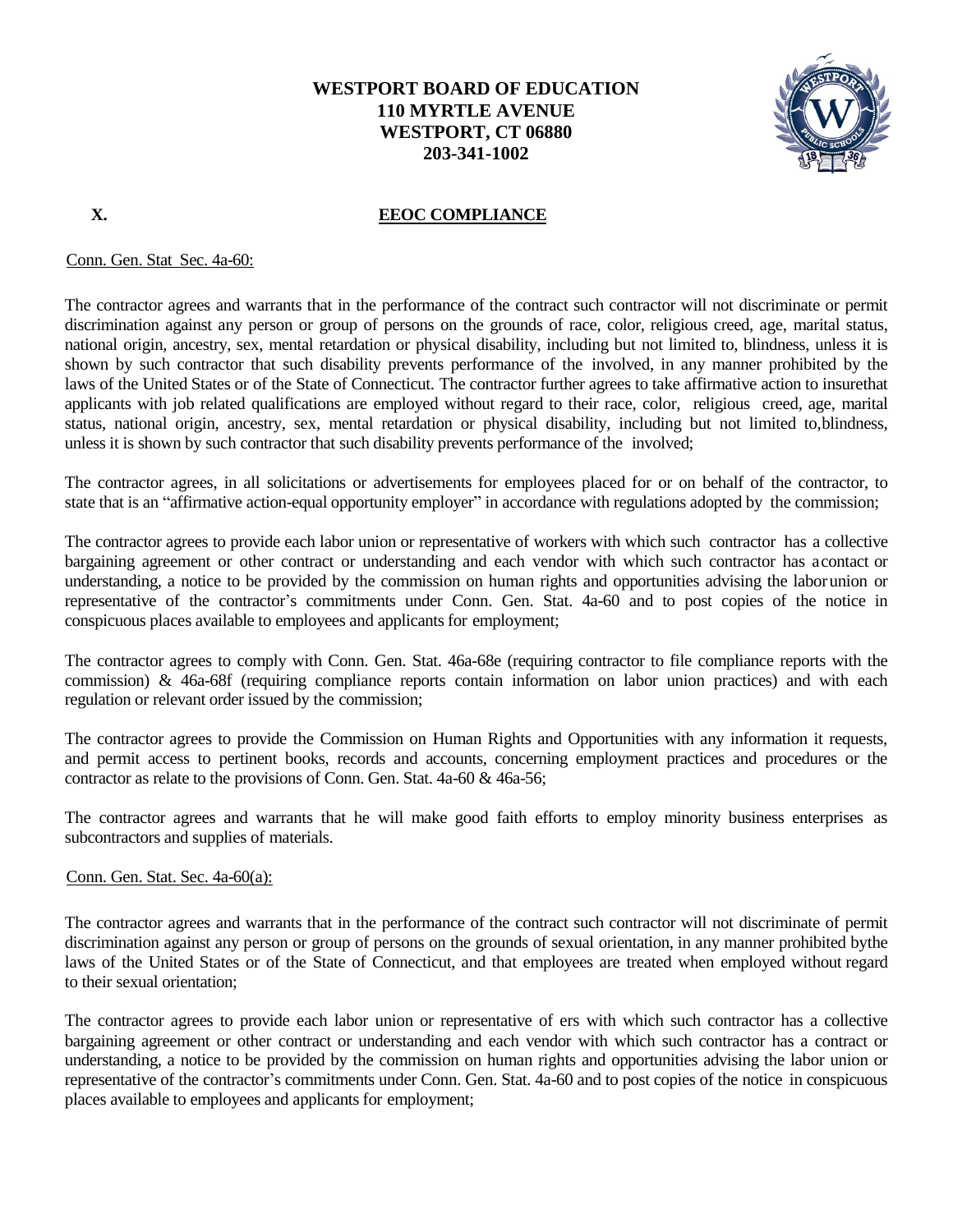

The contractor agrees to comply with Conn. Gen. Stat. 4a-60a and with each regulation or relevant order issued by the commission; The contractor agrees to provide the Commission on Human Rights and Opportunities with any informationit requests, and permit access to pertinent books, records and accounts, concerning employment practices and proceduresof the contractor as relate to the provisions of Conn. Gen. Stat. 4a-60 & 46a-56.

END OF NOTIFICATION TO BIDDERS